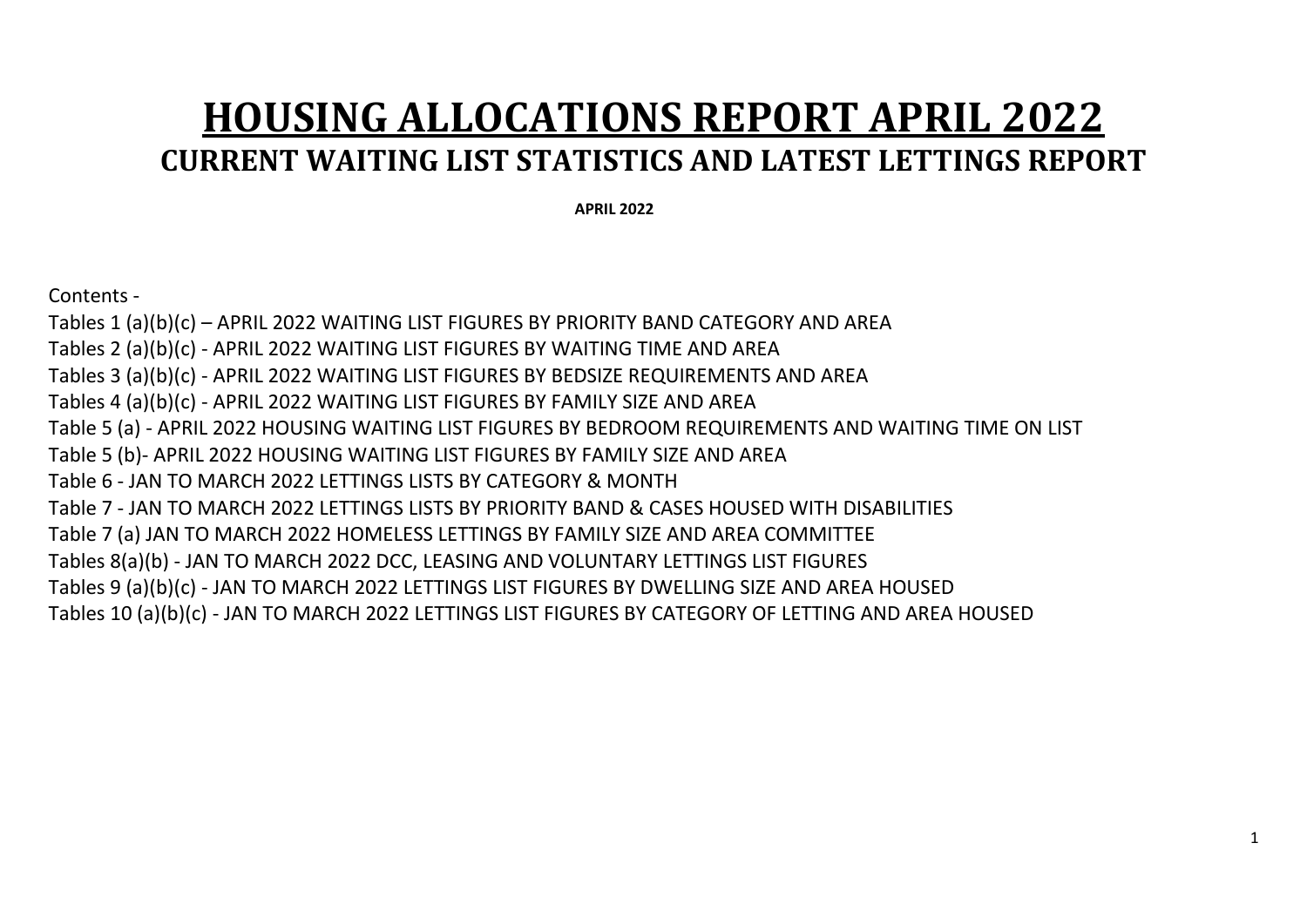## Tables 1 (a) - APRIL 2022 WAITING LIST FIGURES BY PRIORITY BAND CATEGORY AND AREA

| Tables 1 (a) - APRIL 2022 WAITING LIST FIGURES BY PRIORITY BAND CATEGORY AND AREA |                |                |               |                |                |                |                |               |                |                |                    |
|-----------------------------------------------------------------------------------|----------------|----------------|---------------|----------------|----------------|----------------|----------------|---------------|----------------|----------------|--------------------|
|                                                                                   |                |                |               |                |                |                |                |               |                |                |                    |
| April 2022 Housing Waiting List figures by Band Category                          |                |                |               |                |                |                |                |               |                | TABLE 1 (a)    |                    |
| <b>BAND 1 HOUSING</b>                                                             | <b>Area B</b>  | <b>AreaD</b>   | <b>Area</b> E | <b>Area H</b>  | Area J         | <b>Area K</b>  | Area L         | <b>Area M</b> | <b>Area N</b>  | <b>Area P</b>  | <b>Grand Total</b> |
| <b>Traveller Priority</b>                                                         | 41             | 9              | 11            |                | 26             | $\overline{7}$ |                |               |                |                | 98                 |
| <b>Housing Medical Priority</b>                                                   | 39             | $\overline{7}$ | 31            | 9              | 17             | 19             | 6              | 6             | 10             | $\overline{2}$ | 146                |
| <b>Housing Medical Priority older person</b>                                      | 4              | 1              | 10            | 5              | $\overline{2}$ | 5              | $\overline{2}$ |               | $\overline{7}$ | 3              | 40                 |
| <b>Welfare Priority</b>                                                           | 9              | 3              | 1             | $\overline{4}$ | 4              | 1              | 1              | 4             |                |                | 28                 |
| <b>Welfare Priority older person</b>                                              | $\overline{2}$ |                |               |                |                |                |                |               | $\overline{2}$ |                | 6                  |
| <b>Homeless Priority</b>                                                          | 162            | 40             | 99            | 107            | 46             | 28             | 63             | 34            | 30             | 19             | 628                |
| <b>Homeless Priority older person</b>                                             | 13             | $\overline{2}$ | 16            | 18             | 11             | 3              | 8              | 6             | 13             |                | 97                 |
| <b>Band 1 Grand Total</b>                                                         | 270            | 63             | 168           | <b>144</b>     | 106            | 63             | 81             | 52            | 64             | 32             | 1043               |
|                                                                                   |                |                |               |                |                |                |                |               |                |                |                    |
| <b>BAND 2 HOUSING</b>                                                             | <b>Area B</b>  | <b>AreaD</b>   | <b>Area E</b> | <b>Area H</b>  | Area J         | <b>Area K</b>  | Area L         | Area M        | <b>Area N</b>  | <b>Area P</b>  | <b>Grand Total</b> |
| <b>Band 2 Housing List</b>                                                        | 1513           | 353            | 872           | 613            | 599            | 600            | 355            | 301           | 331            | 126            | 5663               |
| <b>Band 2 Housing List older person</b>                                           | 37             | 5              | 47            | 41             | 24             | 28             | 22             | 36            | 49             | 5              | 294                |
| <b>Band 2 Grand Total</b>                                                         | <b>1550</b>    | 358            | <b>919</b>    | 654            | 623            | 628            | 377            | 337           | <b>380</b>     | <b>131</b>     | 5957               |
|                                                                                   |                |                |               |                |                |                |                |               |                |                |                    |
| <b>BAND 3 HOUSING</b>                                                             | <b>Area B</b>  | <b>AreaD</b>   | <b>Area E</b> | Area H         | Area J         | <b>Area K</b>  | Area L         | <b>Area M</b> | <b>Area N</b>  | <b>Area P</b>  | <b>Grand Total</b> |
| <b>Band 3 Housing List</b>                                                        | 1643           | 245            | 835           | 483            | 467            | 513            | 344            | 316           | 390            | 87             | 5323               |
| <b>Band 3 Housing List older person</b>                                           | 194            | 19             | 144           | 63             | 65             | 69             | 59             | 71            | 87             | 16             | 787                |
| <b>Band 3 Grand Total</b>                                                         | 1837           | 264            | 979           | 546            | 532            | 582            | 403            | 387           | 477            | 103            | 6110               |
|                                                                                   |                |                |               |                |                |                |                |               |                |                |                    |
| <b>HOUSING LIST TOTAL</b>                                                         | 3657           | 685            | 2066          | 1344           | <b>1261</b>    | 1273           | 861            | 776           | 921            | 266            | <b>13110</b>       |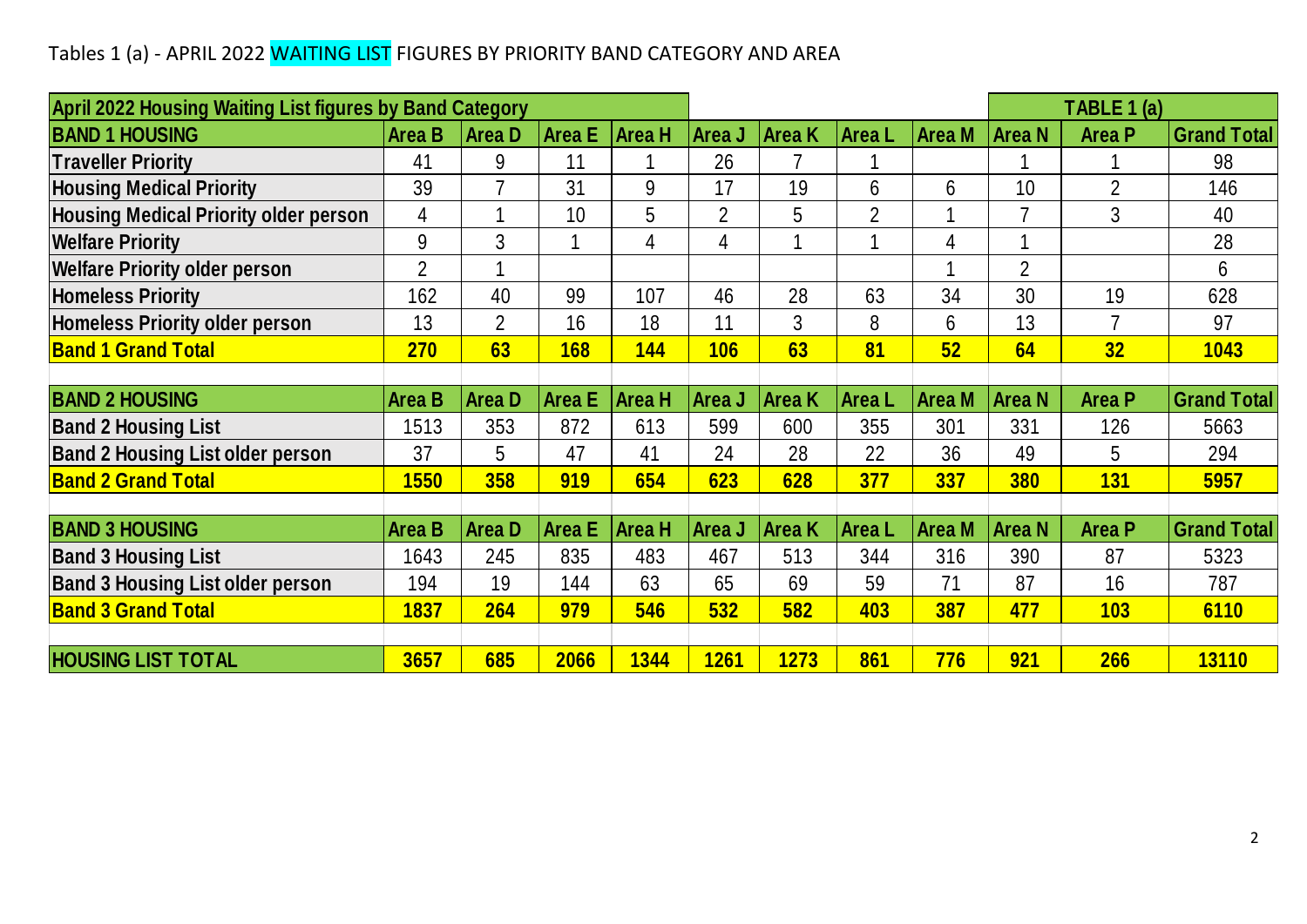## Tables 1 (b)(c) - APRIL 2022 <mark>WAITING LIST</mark> FIGURES BY PRIORITY BAND CATEGORY AND AREA

| Tables 1 (b)(c) - APRIL 2022 WAITING LIST FIGURES BY PRIORITY BAND CATEGORY AND AREA |                |                |               |                |                |               |                |                |               |                |                    |
|--------------------------------------------------------------------------------------|----------------|----------------|---------------|----------------|----------------|---------------|----------------|----------------|---------------|----------------|--------------------|
| April 2022 Transfer Waiting List figures by Band Category                            |                |                |               |                |                |               |                |                |               | TABLE 1 (b)    |                    |
| <b>BAND 1 TRANSER LIST</b>                                                           | <b>Area B</b>  | <b>AreaD</b>   | <b>Area E</b> | Area H         | Area J         | <b>Area</b> K | Area L         | Area M         | Area N        | Area P         | <b>Grand Total</b> |
| <b>Surrendering Larger priority</b>                                                  | 12             | $\overline{4}$ | 21            | 12             | 20             | 9             | 18             | 8              | 4             | 5              | 113                |
| <b>Transfer HAP Band 1</b>                                                           | 1593           | 349            | 923           | 450            | 534            | 425           | 291            | 201            | 251           | 66             | 5083               |
| <b>Transfer HAP Band 1 Older Person</b>                                              | 28             | $\overline{2}$ | 14            | 10             | 9              | 6             | 8              | 6              | 8             | 5              | 96                 |
| <b>Transfer Medical priority</b>                                                     | 46             | 11             | 31            | 24             | 18             | 24            | 22             | 31             | 4             | $\overline{7}$ | 218                |
| <b>Transfer Medical priority older person</b>                                        | 15             |                | 21            | 23             | $\overline{7}$ | 5             | 20             | 9              | 9             | 6              | 115                |
| <b>Transfer Welfare priority</b>                                                     | 57             | 9              | 53            | 23             | 25             | 28            | 14             | $\overline{7}$ | 12            | 6              | 234                |
| <b>Transfer Welfare priority older person</b>                                        | $\overline{2}$ |                | 3             | $\overline{2}$ | 10             |               | 8              | 3              | 1             |                | 31                 |
| <b>Band 1 Transfer List Grand Total</b>                                              | 1753           | 375            | 1066          | 544            | 623            | 498           | 381            | 265            | 289           | 96             | 5890               |
| <b>BAND 2 TRANSFER LIST</b>                                                          | <b>Area B</b>  | <b>AreaD</b>   | <b>Area E</b> | <b>Area H</b>  | Area J         | <b>Area K</b> | Area L         | Area M         | <b>Area N</b> | Area P         | <b>Grand Total</b> |
| <b>Band 2 Transfer List</b>                                                          | 522            | 105            | 376           | 269            | 212            | 257           | 225            | 180            | 135           | 49             | 2330               |
| <b>Band 2 Transfer List older person</b>                                             | 51             | 6              | 75            | 50             | 13             | 17            | $\overline{7}$ | 39             | 30            | 9              | 297                |
| <b>Band 2 Transfer List Grand Total</b>                                              | 573            | 111            | 451           | 319            | 225            | 274           | 232            | 219            | 165           | 58             | 2627               |
| <b>BAND 3 TRANSFER LIST</b>                                                          | <b>Area B</b>  | <b>AreaD</b>   | <b>Area E</b> | Area H         | Area J         | <b>Area</b> K | Area L         | Area M         | <b>Area N</b> | <b>Area P</b>  | <b>Grand Total</b> |
| <b>Band 3 Transfer List</b>                                                          | 2189           | 350            | 1214          | 669            | 684            | 659           | 621            | 455            | 333           | 123            | 7297               |
| <b>Band 3 Transfer List older person</b>                                             | 129            | 43             | 140           | 86             | 79             | 50            | 90             | 64             | 68            | 19             | 768                |
| <b>Band 3 Transfer List Grand Total</b>                                              | 2318           | 393            | 1354          | 755            | 763            | 709           | 711            | 519            | 401           | 142            | 8065               |
| <b>TRANSFER LIST TOTAL</b>                                                           | 4644           | 879            | 2871          | 1618           | 1611           | 1481          | 1324           | 1003           | 855           | 296            | 16582              |
|                                                                                      |                |                |               |                |                |               |                |                |               |                |                    |
| <b>April 2022 Combined Waiting List Figures by Band Category</b>                     |                |                |               |                |                |               |                |                |               | TABLE 1 (c)    |                    |
| <b>WAITING LIST</b>                                                                  | <b>Area B</b>  | <b>AreaD</b>   | <b>Area E</b> | <b>Area H</b>  | Area J         | <b>Area K</b> | Area L         | <b>Area M</b>  | <b>Area N</b> | <b>Area P</b>  | <b>Grand Total</b> |
| <b>HOUSING LIST TOTAL</b>                                                            | 3657           | 685            | 2066          | 1344           | <b>1261</b>    | 1273          | 861            | 776            | 921           | 266            | <b>13110</b>       |
| <b>TRANSFER LIST TOTAL</b>                                                           | 4644           | 879            | 2871          | 1618           | 1611           | 1481          | 1324           | 1003           | 855           | 296            | 16582              |
| <b>COMBINED GRAND TOTAL</b>                                                          | 8301           | 1564           | 4937          | 2962           | 2872           | 2754          | 2185           | 1779           | 1776          | 562            | 29692              |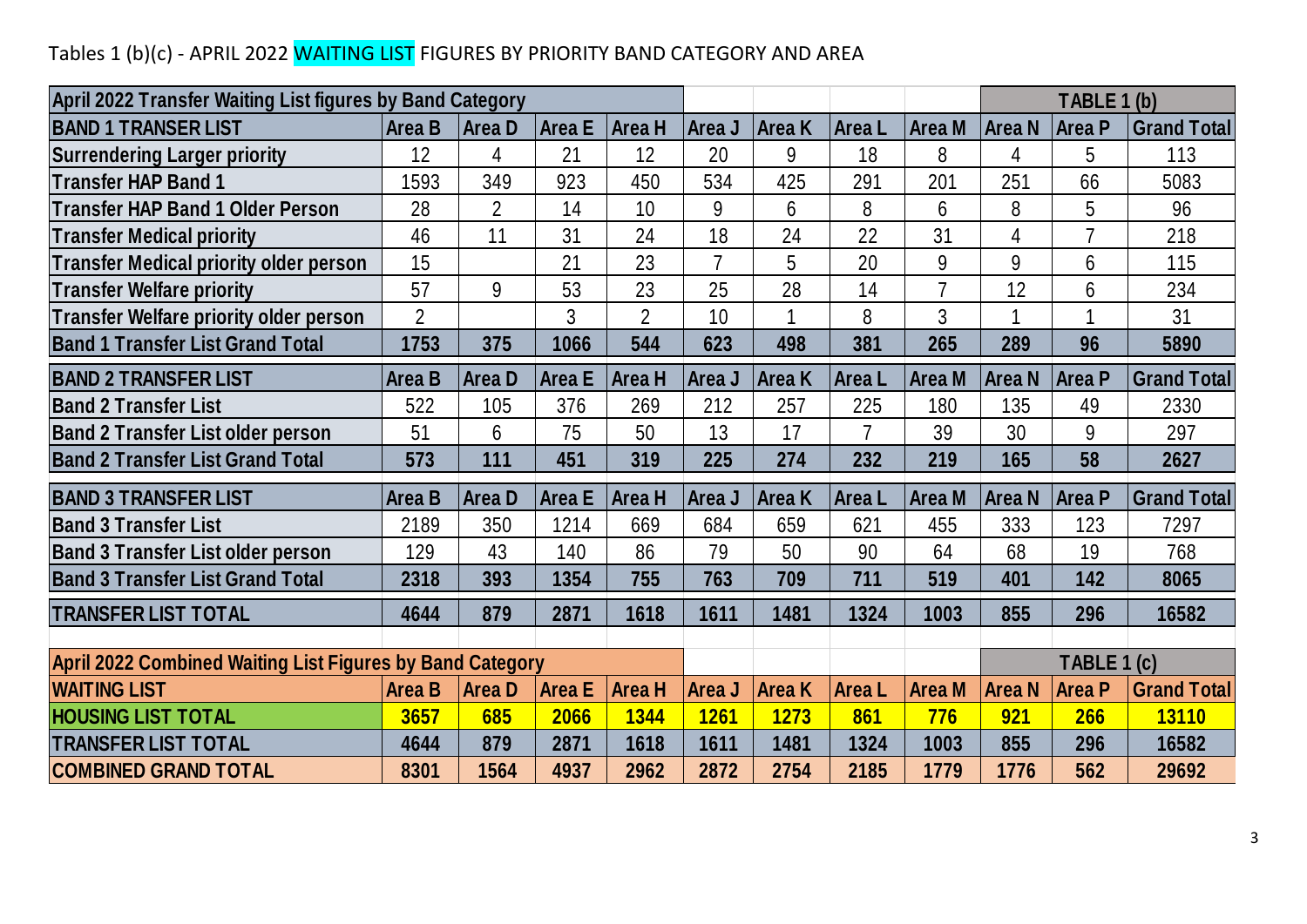## Tables 2 (a)(b)(c) - APRIL 2022 <mark>WAITING LIST</mark> FIGURES BY WAITING TIME AND AREA

| Tables 2 (a)(b)(c) - APRIL 2022 WAITING LIST FIGURES BY WAITING TIME AND AREA |               |               |               |               |               |               |               |               |               |               |                    |
|-------------------------------------------------------------------------------|---------------|---------------|---------------|---------------|---------------|---------------|---------------|---------------|---------------|---------------|--------------------|
| <b>April 2022 HOUSING Waiting List figures by Waiting Time</b>                |               |               |               |               |               |               |               |               |               | TABLE 2 (a)   |                    |
| <b>Time on List</b>                                                           | <b>Area B</b> | <b>Area D</b> | <b>Area E</b> | <b>Area H</b> | <b>Area J</b> | <b>Area K</b> | <b>AreaL</b>  | <b>Area M</b> | <b>Area N</b> | <b>Area P</b> | <b>Grand Total</b> |
| 0 to 1 year                                                                   | 444           | 84            | 242           | 134           | 143           | 136           | 72            | 61            | 74            | 16            | 1406               |
| 1 to 5 years                                                                  | 1655          | 342           | 843           | 617           | 535           | 526           | 394           | 329           | 357           | 138           | 5736               |
| $5$ to 10 years                                                               | 921           | 141           | 529           | 349           | 326           | 328           | 218           | 208           | 261           | 44            | 3325               |
| over 10 years                                                                 | 637           | 118           | 452           | 244           | 257           | 283           | 177           | 178           | 229           | 68            | 2643               |
| <b>Grand Total</b>                                                            | 3657          | 685           | 2066          | 1344          | <b>1261</b>   | <b>1273</b>   | 861           | <b>776</b>    | <b>921</b>    | 266           | <b>13110</b>       |
|                                                                               |               |               |               |               |               |               |               |               |               |               |                    |
| April 2022 TRANSFER Waiting List figures by Waiting Time                      |               |               |               |               |               |               |               |               |               | TABLE 2 (b)   |                    |
| <b>Time on List</b>                                                           | <b>Area B</b> | Area D        | <b>Area E</b> | <b>Area H</b> | <b>Area J</b> | <b>Area K</b> | <b>Area</b> L | <b>Area M</b> | <b>Area N</b> | <b>Area P</b> | <b>Grand Total</b> |
| $\vert$ 0 to 1 year                                                           | 131           | 21            | 80            | 47            | 40            | 54            | 58            | 44            | 27            | 15            | 517                |
| 1 to 5 years                                                                  | 2233          | 405           | 1269          | 687           | 695           | 595           | 529           | 374           | 384           | 116           | 7287               |
| 5 to 10 years                                                                 | 1288          | 259           | 825           | 479           | 434           | 403           | 342           | 254           | 229           | 60            | 4573               |
| over 10 years                                                                 | 992           | 194           | 697           | 405           | 442           | 429           | 395           | 331           | 215           | 105           | 4205               |
| <b>Grand Total</b>                                                            | 4644          | 879           | 2871          | 1618          | 1611          | 1481          | 1324          | 1003          | 855           | 296           | 16582              |
|                                                                               |               |               |               |               |               |               |               |               |               |               |                    |
| <b>April 2022 COMBINED Waiting List figures by Waiting Time</b>               |               |               |               |               |               |               |               |               |               | TABLE 2 (c)   |                    |
| <b>Time on List</b>                                                           | <b>Area B</b> | <b>Area D</b> | <b>Area E</b> | <b>Area H</b> | Area J        | <b>Area K</b> | <b>Area</b> L | <b>Area M</b> | <b>Area N</b> | <b>Area P</b> | <b>Grand Total</b> |
| $\vert$ 0 to 1 year                                                           | 575           | 105           | 322           | 181           | 183           | 190           | 130           | 105           | 101           | 31            | 1923               |
| 1 to 5 years                                                                  | 3888          | 747           | 2112          | 1304          | 1230          | 1121          | 923           | 703           | 741           | 254           | 13023              |
| 5 to 10 years                                                                 | 2209          | 400           | 1354          | 828           | 760           | 731           | 560           | 462           | 490           | 104           | 7898               |
| over 10 years                                                                 | 1629          | 312           | 1149          | 649           | 699           | 712           | 572           | 509           | 444           | 173           | 6848               |
| <b>Grand Total</b>                                                            | 8301          | 1564          | 4937          | 2962          | 2872          | 2754          | 2185          | 1779          | 1776          | 562           | 29692              |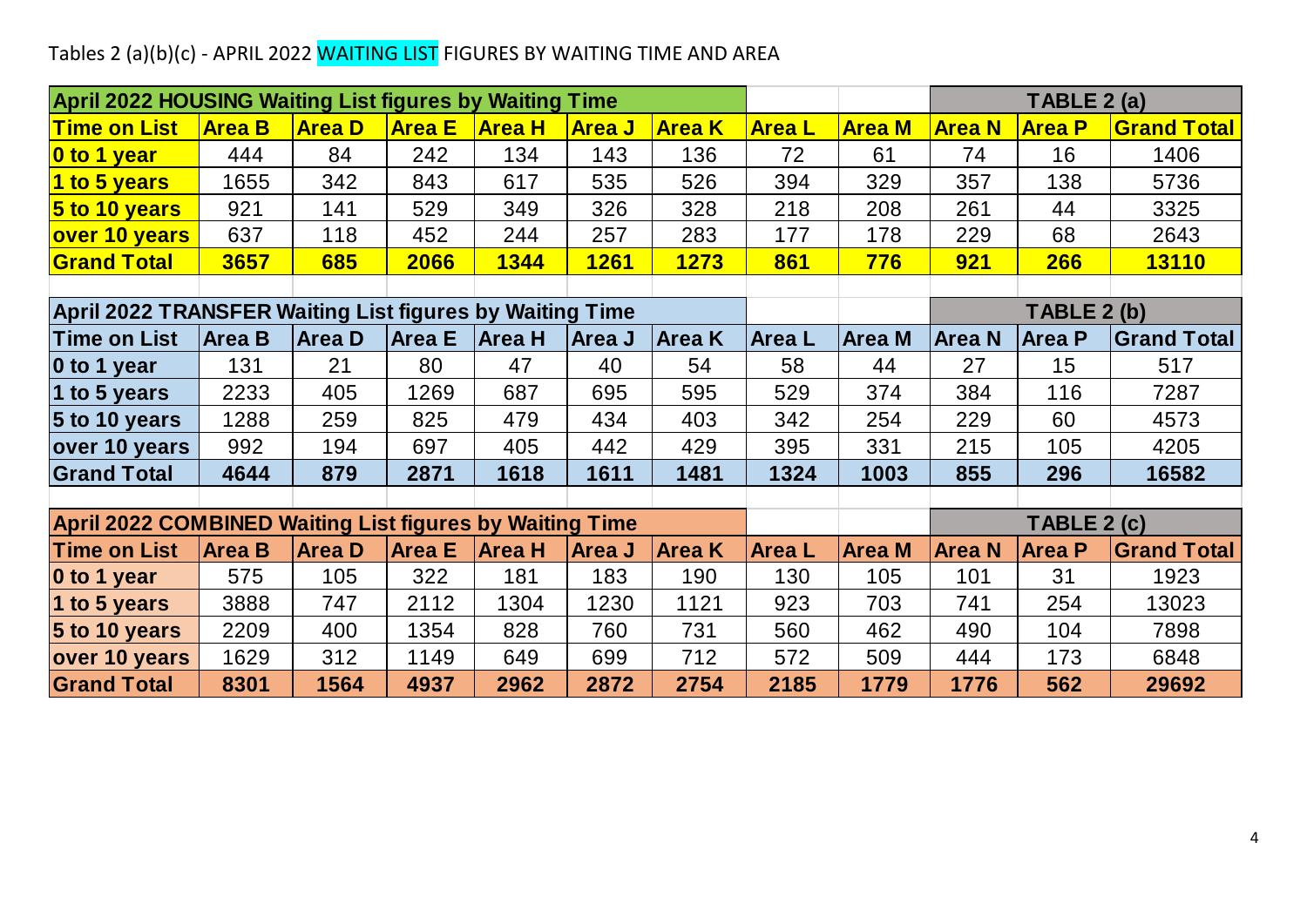# Tables 3 (a)(b)(c) - APRIL 2022 WAITING LIST FIGURES BY BEDSIZE REQUIREMENTS AND AREA

| Tables 3 (a)(b)(c) - APRIL 2022 WAITING LIST FIGURES BY BEDSIZE REQUIREMENTS AND AREA |                       |                |                |                      |                |                |                |               |                |               |                    |
|---------------------------------------------------------------------------------------|-----------------------|----------------|----------------|----------------------|----------------|----------------|----------------|---------------|----------------|---------------|--------------------|
| April 2022 HOUSING Waiting List figures by Bedsize Req                                |                       |                |                |                      |                |                |                |               |                | TABLE 3 (a)   |                    |
| <b>Bedsize Required Area B</b>                                                        |                       | <b>Area D</b>  | <b>Area E</b>  | <b>Area H</b>        | <b>Area J</b>  | <b>Area K</b>  | <b>AreaL</b>   | <b>Area M</b> | <b>Area N</b>  | <b>Area P</b> | <b>Grand Total</b> |
| 1 Bed                                                                                 | 2350                  | 444            | 1353           | 1087                 | 730            | 762            | 687            | 593           | 690            | 203           | 8899               |
| 2 Bed                                                                                 | 932                   | 171            | 477            | 148                  | 384            | 337            | 113            | 133           | 139            | 33            | 2867               |
| 3 Bed                                                                                 | 353                   | 59             | 210            | 95                   | 131            | 141            | 48             | 43            | 76             | 25            | 1181               |
| 4 Bed                                                                                 | 22                    | 9              | 23             | 13                   | 14             | 27             | 11             | 6             | 15             | 5             | 145                |
| 5 Bed                                                                                 |                       | $\overline{2}$ | 3              | 1                    | $\overline{2}$ | 6              | $\overline{2}$ | 1             | $\mathbf{1}$   |               | 18                 |
| <b>Grand Total</b>                                                                    | 3657                  | 685            | 2066           | 1344                 | 1261           | 1273           | 861            | 776           | 921            | 266           | <b>13110</b>       |
|                                                                                       |                       |                |                |                      |                |                |                |               |                |               |                    |
| April 2022 TRANSFER Waiting List figures by Bedsize Req                               |                       |                |                |                      |                |                |                |               |                | TABLE 3 (b)   |                    |
| <b>Bedsize Required Area B</b>                                                        |                       | <b>Area D</b>  | <b>Area E</b>  | <b>Area H</b>        | Area J         | <b>Area K</b>  | <b>Area L</b>  | <b>Area M</b> | Area N         | Area P        | <b>Grand Total</b> |
| 1 Bed                                                                                 | 1336                  | 244            | 942            | 864                  | 501            | 411            | 710            | 480           | 438            | 147           | 6073               |
| 2 Bed                                                                                 | 2247                  | 427            | 1258           | 496                  | 755            | 646            | 405            | 351           | 274            | 92            | 6951               |
| 3 Bed                                                                                 | 972                   | 186            | 603            | 231                  | 309            | 366            | 188            | 151           | 125            | 47            | 3178               |
| 4 Bed                                                                                 | 82                    | 18             | 61             | 26                   | 42             | 56             | 19             | 21            | 17             | 9             | 351                |
| 5 Bed                                                                                 | $\overline{7}$        | 4              | $\overline{7}$ |                      | 4              | $\overline{2}$ | $\overline{2}$ |               |                |               | 29                 |
| <b>Grand Total</b>                                                                    | 4644                  | 879            | 2871           | 1618                 | 1611           | 1481           | 1324           | 1003          | 855            | 296           | 16582              |
|                                                                                       |                       |                |                |                      |                |                |                |               |                |               |                    |
| April 2022 COMBINED Waiting List figures by Bedsize Req                               |                       |                |                |                      |                |                |                |               |                | TABLE 3 (c)   |                    |
| <b>Bedsize Required Area B</b>                                                        |                       | <b>Area D</b>  | <b>Area E</b>  | <b>Area H</b>        | <b>Area J</b>  | <b>Area K</b>  | <b>Area L</b>  | <b>Area M</b> | <b>Area N</b>  | Area P        | <b>Grand Total</b> |
| 1 Bed                                                                                 | 3686                  | 688            | 2295           | 1951                 | 1231           | 1173           | 1397           | 1073          | 1128           | 350           | 14972              |
| 2 Bed                                                                                 | 3179                  | 598            | 1735           | 644                  | 1139           | 983            | 518            | 484           | 413            | 125           | 9818               |
| 3 Bed                                                                                 | 1325                  | 245            | 813            | 326                  | 440            | 507            | 236            | 194           | 201            | 72            | 4359               |
| 4 Bed                                                                                 | 104<br>$\overline{7}$ | 27             | 84             | 39<br>$\overline{2}$ | 56             | 83             | 30             | 27            | 32             | 14            | 496                |
| 5 Bed                                                                                 |                       | 6              | 10             |                      | 6              | 8              | $\overline{4}$ | 1             | $\overline{2}$ | 1             | 47                 |
| <b>Grand Total</b>                                                                    | 8301                  | 1564           | 4937           | 2962                 | 2872           | 2754           | 2185           | 1779          | 1776           | 562           | 29692              |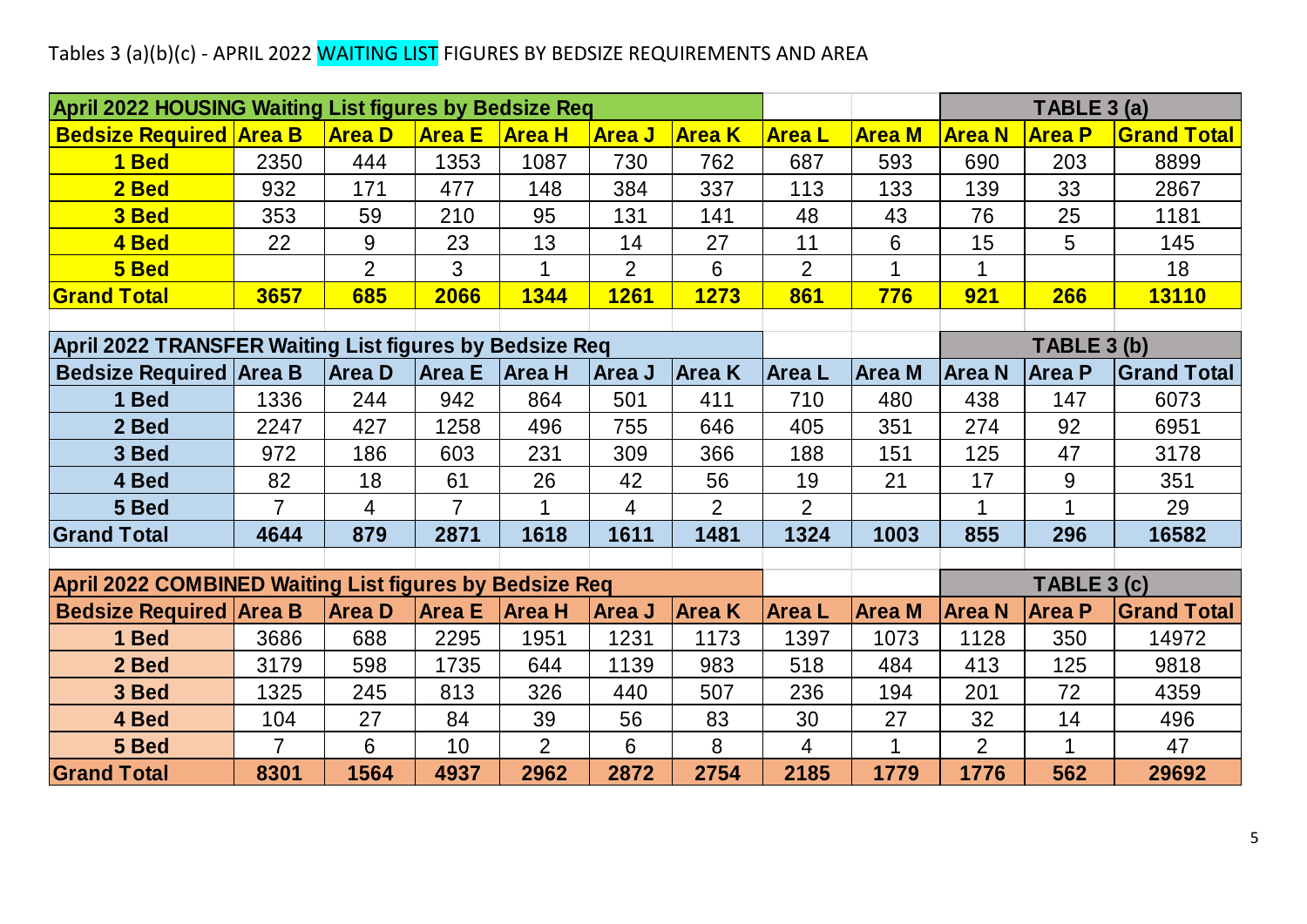## Tables 4 (a)(b)(c) - APRIL 2022 <mark>WAITING LIST</mark> FIGURES BY FAMILY SIZE AND AREA

| Tables 4 (a)(b)(c) - APRIL 2022 WAITING LIST FIGURES BY FAMILY SIZE AND AREA |               |                 |               |               |               |               |               |               |               |               |                    |
|------------------------------------------------------------------------------|---------------|-----------------|---------------|---------------|---------------|---------------|---------------|---------------|---------------|---------------|--------------------|
|                                                                              |               |                 |               |               |               |               |               |               |               |               |                    |
| <b>April 2022 HOUSING Waiting List figures by Family Size</b>                |               |                 |               |               |               |               |               |               |               | TABLE 4 (a)   |                    |
| <b>Family Size</b>                                                           | <b>Area B</b> | <b>Area D</b>   | <b>Area E</b> | <b>Area H</b> | <b>Area J</b> | <b>Area K</b> | <b>Area L</b> | <b>Area M</b> | <b>Area N</b> | <b>Area P</b> | <b>Grand Total</b> |
| <b>Singles</b>                                                               | 2208          | 430             | 1271          | 1025          | 687           | 718           | 637           | 562           | 653           | 191           | 8382               |
| <b>Couples</b>                                                               | 130           | 12 <sup>2</sup> | 76            | 56            | 39            | 43            | 49            | 31            | 36            | 11            | 483                |
| <b>Families</b>                                                              | 1319          | 243             | 719           | 263           | 535           | 512           | 175           | 183           | 232           | 64            | 4245               |
| <b>Grand Total</b>                                                           | 3657          | 685             | 2066          | 1344          | <b>1261</b>   | 1273          | 861           | 776           | <b>921</b>    | 266           | <b>13110</b>       |
|                                                                              |               |                 |               |               |               |               |               |               |               |               |                    |
| April 2022 TRANSFER Waiting List figures by Family Size                      |               |                 |               |               |               |               |               |               |               | TABLE 4 (b)   |                    |
| <b>Family Size</b>                                                           | <b>Area B</b> | <b>Area D</b>   | <b>Area E</b> | <b>Area H</b> | Area J        | Area K        | <b>AreaL</b>  | <b>Area M</b> | <b>Area N</b> | <b>Area P</b> | <b>Grand Total</b> |
| <b>Singles</b>                                                               | 1161          | 217             | 827           | 784           | 436           | 355           | 639           | 427           | 389           | 126           | 5361               |
| <b>Couples</b>                                                               | 167           | 27              | 112           | 77            | 61            | 51            | 69            | 47            | 49            | 21            | 681                |
| Families                                                                     | 3316          | 635             | 1932          | 757           | 1114          | 1075          | 616           | 529           | 417           | 149           | 10540              |
| <b>Grand Total</b>                                                           | 4644          | 879             | 2871          | 1618          | 1611          | 1481          | 1324          | 1003          | 855           | 296           | 16582              |
|                                                                              |               |                 |               |               |               |               |               |               |               |               |                    |
| <b>April 2022 COMBINED Waiting List figures by Family Size</b>               |               |                 |               |               |               |               |               |               |               | TABLE 4 (c)   |                    |
| <b>Family Size</b>                                                           | <b>Area B</b> | <b>Area D</b>   | <b>Area E</b> | <b>Area H</b> | <b>Area J</b> | <b>Area K</b> | <b>AreaL</b>  | <b>Area M</b> | <b>Area N</b> | <b>Area P</b> | <b>Grand Total</b> |
| <b>Singles</b>                                                               | 3369          | 647             | 2098          | 1809          | 1123          | 1073          | 1276          | 989           | 1042          | 317           | 13743              |
| <b>Couples</b>                                                               | 297           | 39              | 188           | 133           | 100           | 94            | 118           | 78            | 85            | 32            | 1164               |
| <b>Families</b>                                                              | 4635          | 878             | 2651          | 1020          | 1649          | 1587          | 791           | 712           | 649           | 213           | 14785              |
| <b>Grand Total</b>                                                           | 8301          | 1564            | 4937          | 2962          | 2872          | 2754          | 2185          | 1779          | 1776          | 562           | 29692              |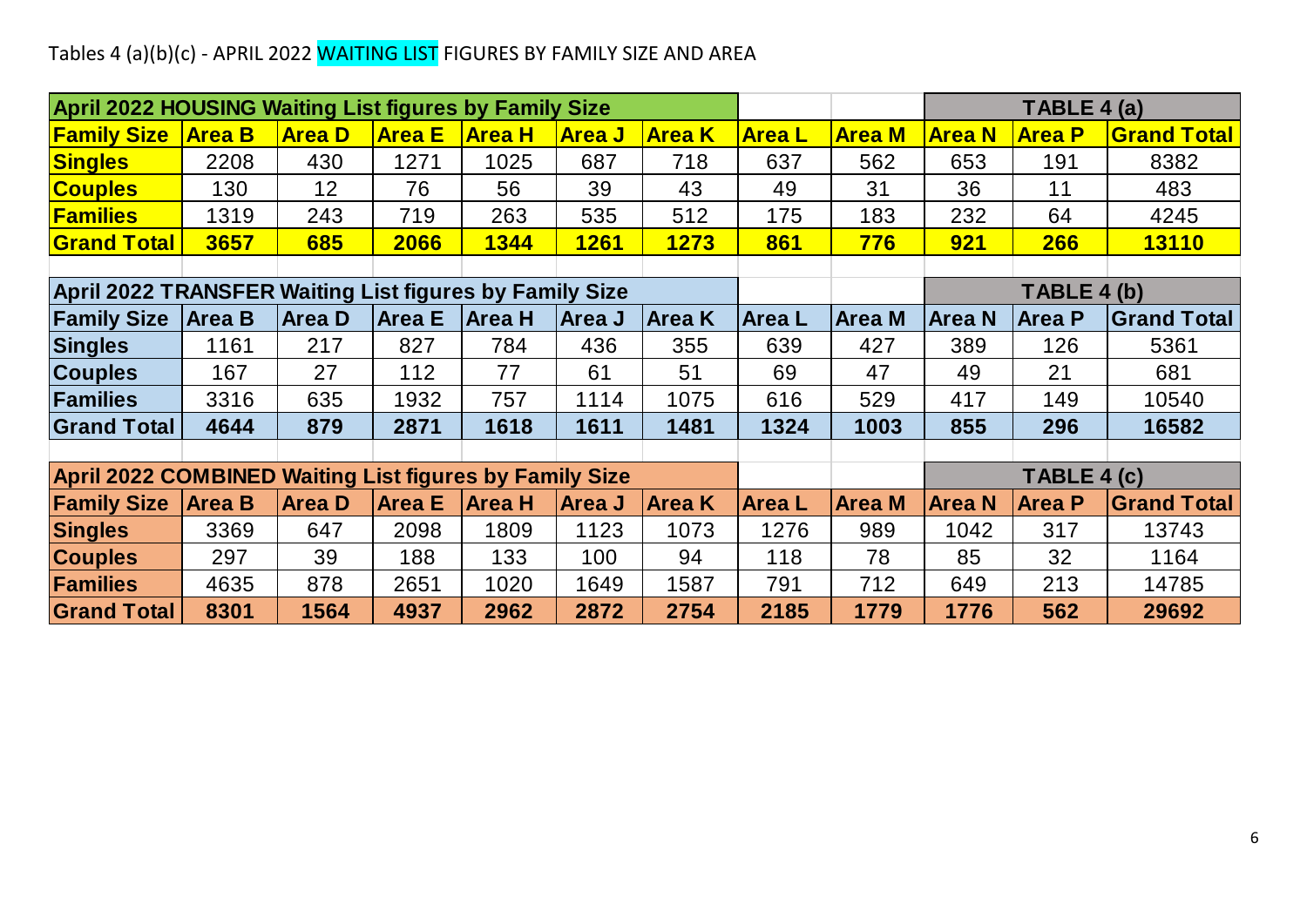| Table 5 (a) - APRIL 2022 HOUSING WAITING LIST FIGURES BY BEDROOM REQUIREMENTS AND WAITING TIME ON LIST<br>April 2022 Housing List Figures by Bedsize requirement and Time on List |               |                |                |                         |                 |                |                |                |                |                | TABLE 5 (a)    |                    |
|-----------------------------------------------------------------------------------------------------------------------------------------------------------------------------------|---------------|----------------|----------------|-------------------------|-----------------|----------------|----------------|----------------|----------------|----------------|----------------|--------------------|
| <b>Size</b>                                                                                                                                                                       | <b>Years</b>  | <b>Area B</b>  | <b>Area D</b>  | <b>Area E</b>           | <b>Area H</b>   | <b>Area J</b>  | <b>Area K</b>  | <b>Area</b> L  | <b>Area M</b>  | <b>Area N</b>  | <b>Area P</b>  | <b>Grand Total</b> |
| <b>One bed</b>                                                                                                                                                                    | 0 to 1 year   | 297            | 50             | 168                     | 105             | 85             | 88             | 56             | 43             | 52             | 13             | 957                |
|                                                                                                                                                                                   | 1 to 5 years  | 1127           | 228            | 608                     | 533             | 351            | 361            | 332            | 276            | 299            | 118            | 4233               |
|                                                                                                                                                                                   | 5 to 10 years | 557            | 89             | 310                     | 259             | 171            | 176            | 156            | 148            | 175            | 29             | 2070               |
|                                                                                                                                                                                   | over 10 years | 369            | 77             | 267                     | 190             | 123            | 137            | 143            | 126            | 164            | 43             | 1639               |
| <b>One Bed Total</b>                                                                                                                                                              |               | 2350           | 444            | 1353                    | 1087            | 730            | 762            | 687            | 593            | 690            | 203            | 8899               |
| <b>Two Bed</b>                                                                                                                                                                    | 0 to 1 year   | 126            | 28             | 58                      | 21              | 54             | 40             | 13             | 13             | 15             | $\overline{2}$ | 370                |
|                                                                                                                                                                                   | 1 to 5 years  | 433            | 101            | 202                     | 54              | 156            | 126            | 47             | 45             | 39             | 10             | 1213               |
|                                                                                                                                                                                   | 5 to 10 years | 243            | 28             | 143                     | 54              | 110            | 96             | 40             | 45             | 59             | 12             | 830                |
|                                                                                                                                                                                   | over 10 years | 130            | 14             | 74                      | 19              | 64             | 75             | 13             | 30             | 26             | 9              | 454                |
| <b>Two bed Total</b>                                                                                                                                                              |               | 932            | 171            | 477                     | 148             | 384            | 337            | 113            | 133            | 139            | 33             | 2867               |
| <b>Three Bed</b>                                                                                                                                                                  | 0 to 1 year   | 19             | 5              | 15                      | 8               | 4              | $\overline{7}$ | 3              | 3              | $\overline{7}$ | 1              | 72                 |
|                                                                                                                                                                                   | 1 to 5 years  | 85             | 8              | 29                      | 24              | 24             | 30             | 10             | $6\phantom{1}$ | 12             | 8              | 236                |
|                                                                                                                                                                                   | 5 to 10 years | 114            | 21             | 69                      | 32              | 43             | 50             | 20             | 15             | 25             | $\overline{2}$ | 391                |
|                                                                                                                                                                                   | over 10 years | 135            | 25             | 97                      | 31              | 60             | 54             | 15             | 19             | 32             | 14             | 482                |
| <b>Three Bed Total</b>                                                                                                                                                            |               | 353            | 59             | 210                     | 95              | 131            | 141            | 48             | 43             | 76             | 25             | 1181               |
| <b>Four Bed</b>                                                                                                                                                                   | 0 to 1 year   | $\overline{2}$ |                |                         |                 |                |                |                | $\overline{2}$ |                |                | 6                  |
|                                                                                                                                                                                   | 1 to 5 years  | 10             | $\overline{4}$ | 4                       | $6\phantom{1}6$ | 4              | 5              | 4              | $\overline{2}$ | $\overline{7}$ | $\overline{2}$ | 48                 |
|                                                                                                                                                                                   | 5 to 10 years | $\overline{7}$ | $\overline{2}$ | $\overline{7}$          | 3               | $\overline{2}$ | 6              | $\overline{2}$ |                | $\overline{2}$ | $\mathbf{1}$   | 32                 |
|                                                                                                                                                                                   | over 10 years | 3              | $\overline{2}$ | 12                      | 4               | 8              | 15             | 5              | $\overline{2}$ | 6              | $\overline{2}$ | 59                 |
| <b>Four bed Total</b>                                                                                                                                                             |               | 22             | 9              | 23                      | 13              | 14             | 27             | 11             | $6\phantom{1}$ | 15             | 5              | 145                |
| <b>Five Bed</b>                                                                                                                                                                   | 0 to 1 year   |                |                | $\mathbf 1$             |                 |                |                |                |                |                |                | $\mathbf{1}$       |
|                                                                                                                                                                                   | 1 to 5 years  |                | 1              |                         |                 |                | 4              | 1              |                |                |                | 6                  |
|                                                                                                                                                                                   | 5 to 10 years |                | 1              |                         |                 |                |                |                |                |                |                | $\overline{2}$     |
|                                                                                                                                                                                   | over 10 years |                |                | $\overline{2}$          |                 | $\overline{2}$ | $\overline{2}$ | 1              |                | 1              |                | 9                  |
| <b>Five Bed Total</b>                                                                                                                                                             |               |                | $\overline{2}$ | $\overline{\mathbf{3}}$ | $\mathbf{1}$    | $\overline{2}$ | $6\phantom{1}$ | $\overline{2}$ | 1              | $\mathbf{1}$   |                | 18                 |
| <b>Grand Total</b>                                                                                                                                                                |               | 3657           | 685            | 2066                    | 1344            | <b>1261</b>    | <b>1273</b>    | 861            | 776            | 921            | <b>266</b>     | <b>13110</b>       |
|                                                                                                                                                                                   |               |                |                |                         |                 |                |                |                |                |                |                |                    |

#### Table 5 (a) - APRIL 2022 HOUSING WAITING LIST FIGURES BY BEDROOM REQUIREMENTS AND WAITING TIME ON LIST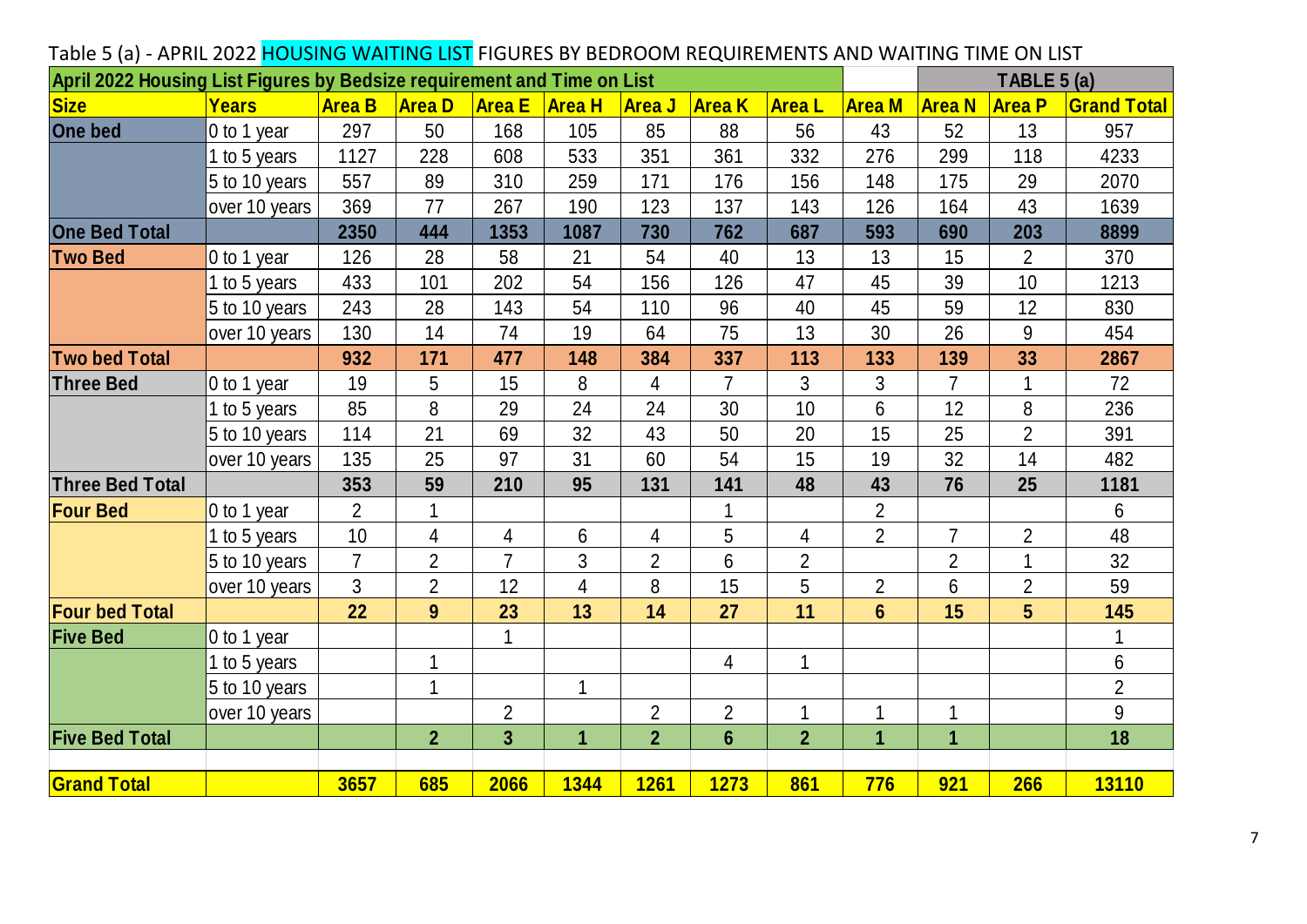# Table 5 (b)- APRIL 2022 <mark>HOUSING WAITING LIST</mark> FIGURES BY FAMILY SIZE AND AREA

| Table 5 (b)- APRIL 2022 HOUSING WAITING LIST FIGURES BY FAMILY SIZE AND AREA |                |                |                |               |               |                |                |                |               |                |                    |
|------------------------------------------------------------------------------|----------------|----------------|----------------|---------------|---------------|----------------|----------------|----------------|---------------|----------------|--------------------|
| <b>April 2022 HOUSING Waiting List figures by Family Size</b>                |                |                |                |               |               |                |                |                |               | TABLE 5 (b)    |                    |
| <b>Family Size</b>                                                           | <b>Area B</b>  | <b>Area D</b>  | <b>Area E</b>  | <b>Area H</b> | <b>Area J</b> | <b>Area K</b>  | <b>AreaL</b>   | <b>Area M</b>  | <b>Area N</b> | <b>Area P</b>  | <b>Grand Total</b> |
| <b>Single</b>                                                                | 2208           | 430            | 1271           | 1025          | 687           | 718            | 637            | 562            | 653           | 191            | 8382               |
| Single + 1                                                                   | 589            | 127            | 297            | 84            | 265           | 206            | 63             | 80             | 62            | 16             | 1789               |
| $\overline{\textsf{Single}+2}$                                               | 262            | 47             | 150            | 43            | 103           | 119            | 31             | 29             | 28            | 9              | 821                |
| $Single + 3$                                                                 | 104            | 21             | 59             | 27            | 44            | 37             | 8              | $9\,$          | 12            | 6              | 327                |
| Single + 4                                                                   | 25             | 3              | 21             | 6             | 6             | 9              | 1              | $\overline{3}$ | 4             | 5              | 83                 |
| $Single + 5$                                                                 | $\mathfrak{B}$ | 1              | 4              |               | 3             | 5              | $\overline{2}$ |                | 4             | $\overline{2}$ | 25                 |
| $\overline{\text{Single} + 6}$                                               |                | 1              | 1              | 1             | 1             |                | $\overline{2}$ |                | 1             |                | $\overline{7}$     |
| <b>Singles Total</b>                                                         | 3191           | 630            | 1803           | <b>1187</b>   | <b>1109</b>   | <b>1094</b>    | 744            | 683            | 764           | <b>229</b>     | 11434              |
| <b>Couple</b>                                                                | 130            | 12             | 76             | 56            | 39            | 43             | 49             | 31             | 36            | 11             | 483                |
| Couple + 1                                                                   | 102            | 9              | 57             | 26            | 24            | 37             | 18             | 18             | 41            | 9              | 341                |
| Couple + 2                                                                   | 127            | 16             | 58             | 35            | 44            | 35             | 23             | 27             | 46            | 10             | 421                |
| $Couple + 3$                                                                 | 70             | 10             | 39             | 21            | 30            | 29             | 17             | 9              | 19            | 5              | 249                |
| Couple + 4                                                                   | 28             | 3              | 21             | 12            | 12            | 17             | 4              | $\overline{4}$ | 9             |                | 111                |
| $\overline{\textsf{Couple}+5}$                                               | $\overline{7}$ | $\overline{2}$ | $6\phantom{1}$ | 6             |               | 10             | 4              | $\mathbf 1$    | 5             | 1              | 42                 |
| $\overline{\text{Couple} + 6}$                                               | 2              | $\overline{2}$ | 4              |               | 3             | $\mathfrak{B}$ | 1              | 3              | 1             |                | 19                 |
| Couple + 7                                                                   |                | 1              |                | 1             |               | 5              | 1              |                |               |                | 8                  |
| Couple + 8                                                                   |                |                | 2              |               |               |                |                |                |               |                | $\overline{2}$     |
| <b>Couples Total</b>                                                         | 466            | 55             | 263            | <b>157</b>    | 152           | <b>179</b>     | <b>117</b>     | 93             | <b>157</b>    | 37             | 1676               |
|                                                                              |                |                |                |               |               |                |                |                |               |                |                    |
| <b>Grand Total</b>                                                           | 3657           | 685            | 2066           | 1344          | <b>1261</b>   | <b>1273</b>    | 861            | 776            | <b>921</b>    | 266            | <b>13110</b>       |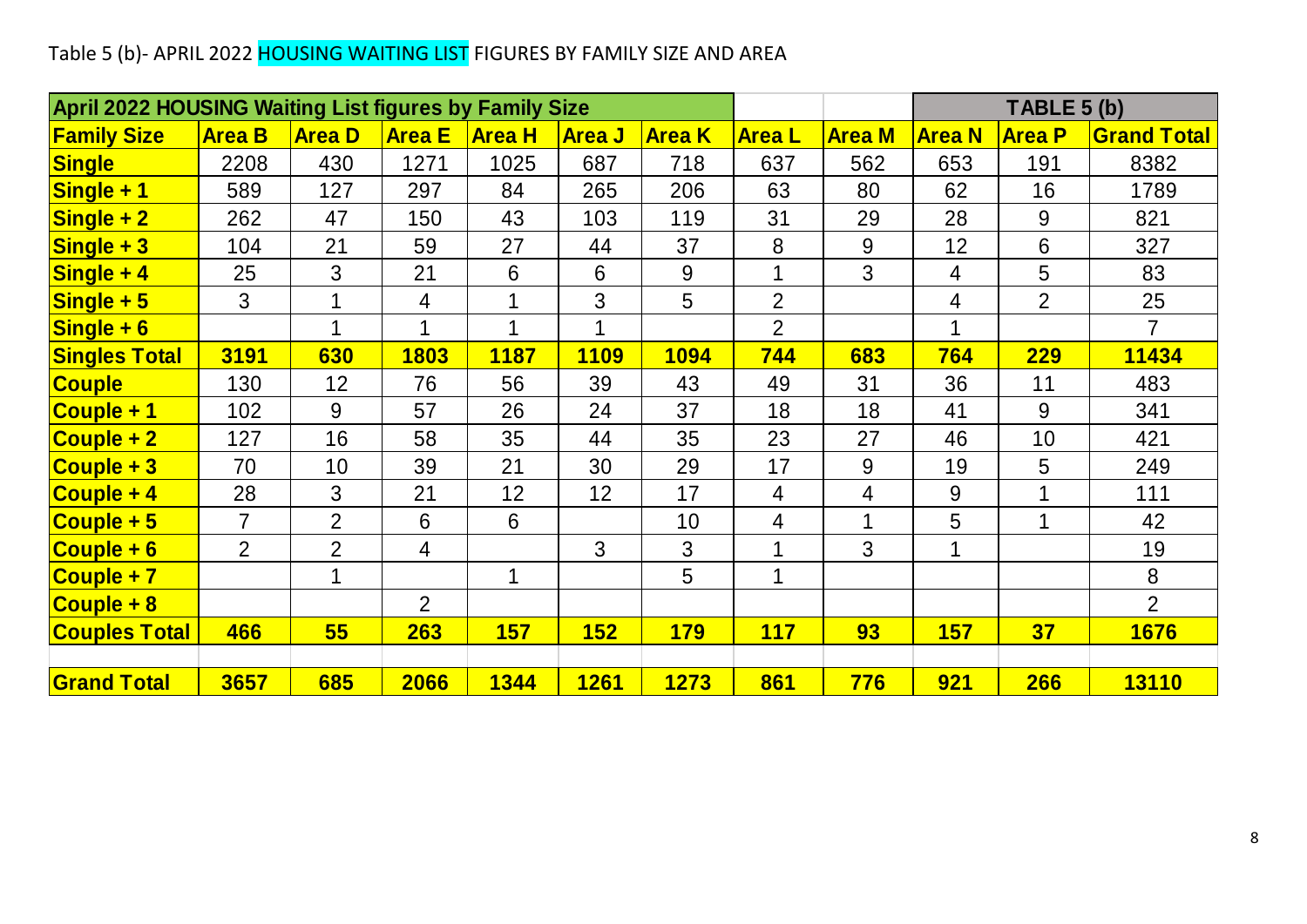#### Table 6 - JAN TO DECEMBER 2022 **LETTINGS LISTS** BY CATEGORY AND MONTH

|                | <b>March 2022 Total Lettings</b>             |                         |                         |                |                         |                      |                |                                 |
|----------------|----------------------------------------------|-------------------------|-------------------------|----------------|-------------------------|----------------------|----------------|---------------------------------|
|                | <b>Category Of Award</b>                     |                         | <b>Housing List</b>     |                |                         | <b>Transfer List</b> |                | Table 3                         |
|                |                                              | <b>Jan</b>              | <b>Feb</b>              | <b>Mar</b>     | Jan                     | Feb                  | <b>Mar</b>     | <b>Combined</b><br><b>Total</b> |
|                | Medical                                      | 14                      | 12                      | 10             | 8                       | 5                    | $6\phantom{1}$ | 55                              |
|                | <b>Welfare</b>                               | $\overline{\mathbf{3}}$ | $\overline{2}$          | $5\phantom{1}$ | 8                       | $6\phantom{1}6$      | $6\phantom{1}$ | 30                              |
|                | <b>Traveller priority</b>                    | $\overline{1}$          | $\overline{\mathbf{1}}$ | $\overline{1}$ |                         |                      |                | 3 <sup>1</sup>                  |
|                | <b>Fire Emergency</b>                        |                         |                         |                |                         |                      |                |                                 |
|                | <b>Surrendering Larger</b>                   |                         |                         |                | $\overline{\mathbf{3}}$ |                      | $\overline{7}$ | 10                              |
| <b>BAND</b>    | <b>Tied Accommodation</b>                    |                         |                         |                |                         |                      |                |                                 |
| $\overline{1}$ | <b>Detenanting</b>                           |                         |                         |                |                         |                      |                |                                 |
|                | <b>Estate Management</b>                     |                         |                         |                |                         |                      |                |                                 |
|                | <b>Essential Maintenance</b>                 |                         |                         |                |                         |                      |                |                                 |
|                | <b>Transfer Hap Priority</b>                 |                         |                         |                | 20                      | 10                   | 13             | 43                              |
|                | <b>Homeless Priority</b>                     | 16                      | 23                      | 23             |                         |                      |                | 62                              |
|                | <b>Financial Contribution</b>                |                         | $\overline{1}$          |                |                         |                      |                | 1                               |
|                | <b>Regeneration</b>                          |                         |                         |                |                         |                      |                |                                 |
|                | <b>Band 1 Total</b>                          | 34                      | 39                      | 39             | 39                      | 21                   | 32             | 204                             |
|                |                                              |                         |                         |                |                         |                      |                |                                 |
|                | <b>BAND 2 Band 2</b>                         | 45                      | 43                      | 46             | 10                      | 14                   | 8              | <b>166</b>                      |
|                | <b>BAND 3 Band 3</b>                         | 11                      | 11                      | 20             | 13                      | 13                   | 18             | 86                              |
|                |                                              |                         |                         |                |                         |                      |                |                                 |
|                | <b>Lettings by Month</b>                     | 90                      | 93                      | 105            | 62                      | 48                   | 58             | 456                             |
|                | <b>TOTAL HOUSING/TRANSFER LIST</b>           |                         |                         |                |                         |                      |                |                                 |
|                | <b>LETTINGS</b>                              |                         | 288                     |                |                         | 168                  |                | 456                             |
|                | <b>Combined Housing &amp; Transfer Total</b> | 456                     |                         |                |                         |                      |                |                                 |
|                | Other Lists not in Bands                     |                         |                         |                |                         |                      |                |                                 |
|                | <b>Mortgage to Rent</b>                      | $5\phantom{.0}$         |                         |                |                         |                      |                |                                 |
|                | <b>RAS</b>                                   |                         |                         |                |                         |                      |                |                                 |
|                | <b>Overall total Incl RAS and MTR</b>        | 461                     |                         |                |                         |                      |                |                                 |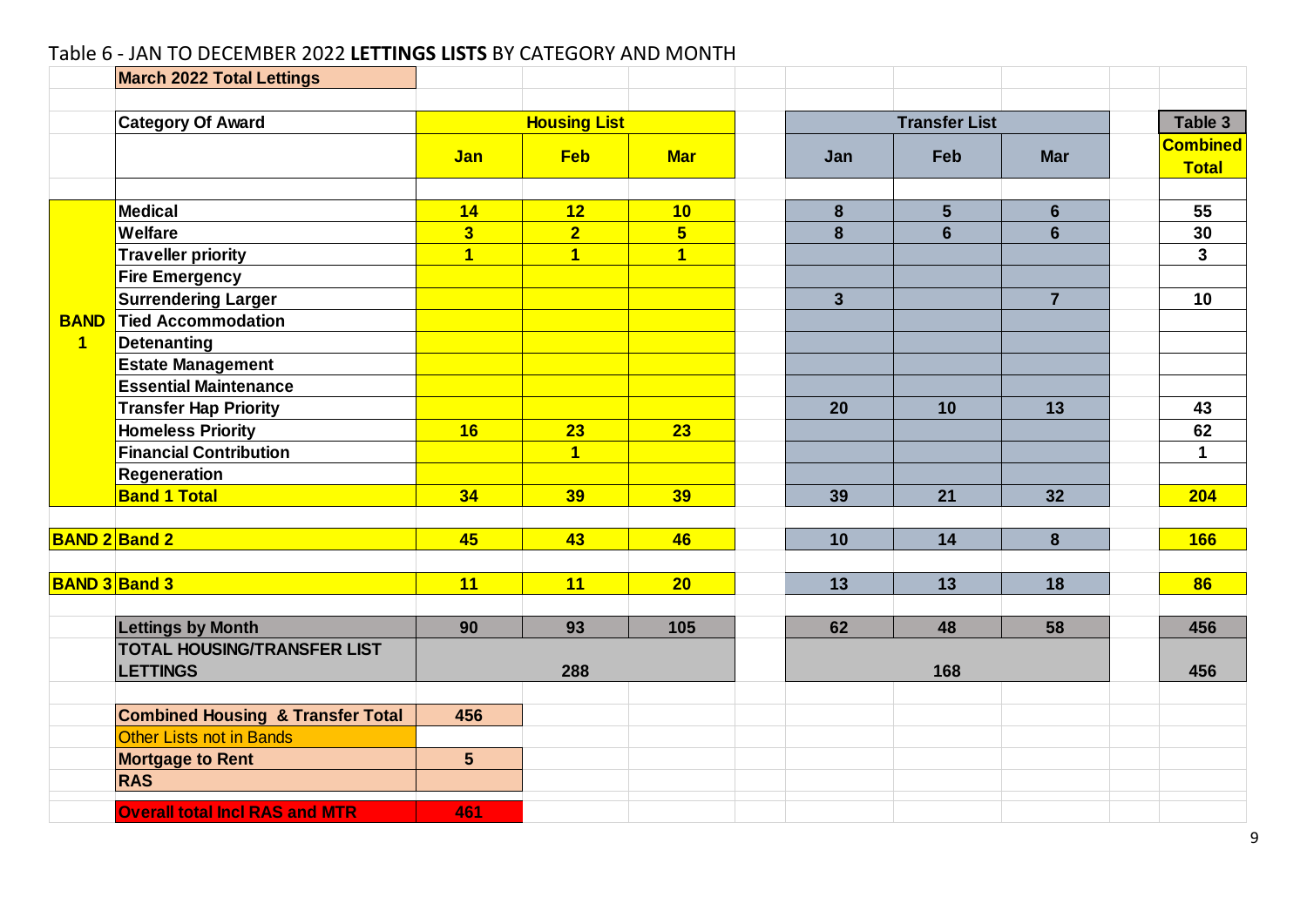|                                              |                |                                               |            | Table 7 - JAN TO DECEMBER 2022 LETTINGS LISTS BY PRIORITY BAND & CASES HOUSED WITH DISABILITIES |              |                                               |  |
|----------------------------------------------|----------------|-----------------------------------------------|------------|-------------------------------------------------------------------------------------------------|--------------|-----------------------------------------------|--|
| <b>Row Labels</b>                            |                | <b>Housing List Transfer list Grand Total</b> |            | <b>Medical Priority Cases Housed in Jan - Mar 2022</b>                                          |              |                                               |  |
| <b>Financial Contribution</b>                | 1              |                                               |            | <b>Row Labels</b>                                                                               |              | <b>Housing List Transfer list Grand Total</b> |  |
| <b>Homeless Priority</b>                     | 62             |                                               | 62         | Intellectual                                                                                    | 1            |                                               |  |
| <b>Medical Priority</b>                      | 36             | 19                                            | 55         | <b>Mental Health</b>                                                                            | 8            |                                               |  |
| <b>Surrendering Larger</b>                   |                | 10                                            | 10         | Physical                                                                                        | 23           | 16                                            |  |
| <b>THA</b>                                   |                | 43                                            | 43         | Sensory                                                                                         | 1            | 1                                             |  |
| <b>Traveller Priority</b>                    | $\mathbf{3}$   |                                               | 3          | <b>Grand Total</b>                                                                              | 33           | 17                                            |  |
| <b>Welfare Priority</b>                      | 10             | 20                                            | 30         |                                                                                                 |              |                                               |  |
| <b>Band 1 Total</b>                          | 112            | 92                                            | 204        | Other Cases Housed with disabilities Jan - Mar 2022                                             |              |                                               |  |
|                                              |                |                                               |            | <b>Row Labels</b>                                                                               |              | <b>Housing List Transfer list Grand Total</b> |  |
| <b>Band 2</b>                                | 134            | 32                                            | <b>166</b> | Intellectual                                                                                    |              | $\mathbf{2}$                                  |  |
|                                              |                |                                               |            | <b>Mental Health</b>                                                                            | $\mathbf{2}$ | 4                                             |  |
| <b>Band 3</b>                                | 42             | 44                                            | 86         | <b>Physical</b>                                                                                 | 10           | 3                                             |  |
|                                              |                |                                               |            | Sensory                                                                                         | $\mathbf 1$  |                                               |  |
| <b>Grand Total</b>                           | 288            | 168                                           | 456        | <b>Grand Total</b>                                                                              | 13           | 9                                             |  |
| <b>Combined Housing &amp; Transfer Total</b> | 456            |                                               |            | Total Cases Housed with disability attached Jan - Mar 2022                                      |              |                                               |  |
| <b>Other Lists not in Bands</b>              |                |                                               |            | <b>Row Labels</b>                                                                               |              | <b>Housing List Transfer list Grand Total</b> |  |
| <b>Mortgage to Rent</b>                      | 5 <sup>5</sup> |                                               |            | Intellectual                                                                                    | $\mathbf 1$  | $\mathbf{2}$                                  |  |
| <b>RAS</b>                                   |                |                                               |            | Mental Health                                                                                   | 10           | $\overline{\mathbf{4}}$                       |  |
|                                              |                |                                               |            | Physical                                                                                        | 33           | 19                                            |  |
| <b>Overall total Incl RAS and MTR</b>        | 461            |                                               |            | <b>Sensory</b>                                                                                  | $\mathbf{2}$ | $\mathbf 1$                                   |  |
|                                              |                |                                               |            | <b>Grand Total</b>                                                                              | 46           | 26                                            |  |

#### Table 7 - JAN TO DECEMBER **2022 LETTINGS LISTS** BY PRIORITY BAND & CASES HOUSED WITH DISABILITIES

Table 7 (a) JAN TO DECEMBER 2020 HOMELESS LETTINGS BY FAMILY SIZE AND AREA COMMITTEE

|                    |                |                      |                   |                      |                   | Table 7 (a)  |
|--------------------|----------------|----------------------|-------------------|----------------------|-------------------|--------------|
|                    |                |                      |                   |                      |                   |              |
| <b>Homeless</b>    |                |                      |                   |                      |                   |              |
| <b>Housed by</b>   | <b>Central</b> | <b>North Central</b> | <b>North West</b> | <b>South Central</b> | <b>South East</b> | Grand        |
| <b>Family Size</b> | <b>Area</b>    | Area                 | <b>Area</b>       | <b>Area</b>          | <b>Area</b>       | <b>Total</b> |
| <b>Singles</b>     | 16             | 4                    | 5                 | 22                   | 13                | 60           |
| <b>Couples</b>     |                |                      |                   |                      |                   |              |
| <b>Grand Total</b> | 17             |                      | 5                 | 23                   | 13                | 62           |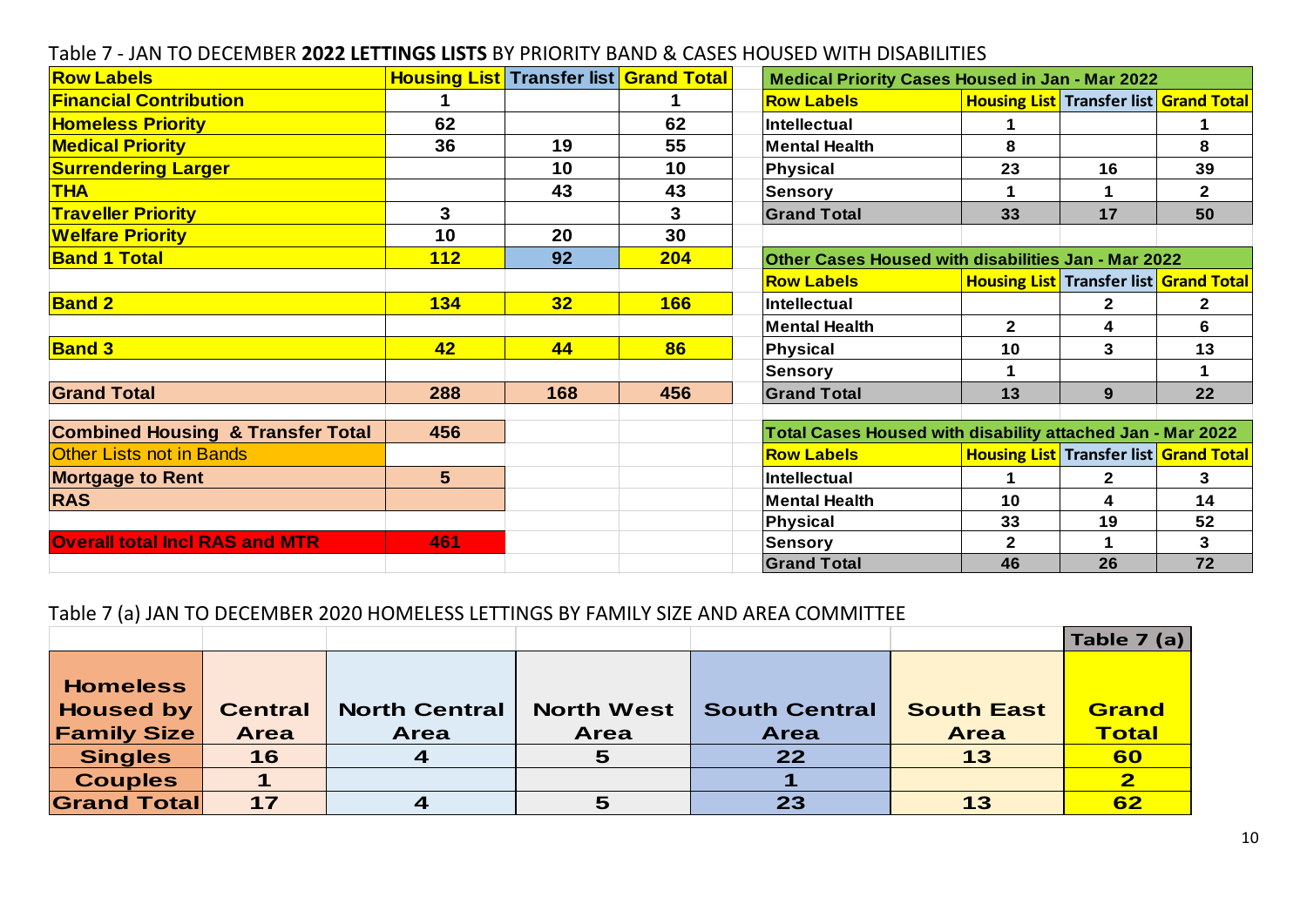| Tables 8 (a)(b) - JAN TO MARCH 2022 DCC, LEASING AND VOLUNTARY LETTINGS LIST |                |                         |                         |                  |                         |                                             |                         |                |                |                         |                       |
|------------------------------------------------------------------------------|----------------|-------------------------|-------------------------|------------------|-------------------------|---------------------------------------------|-------------------------|----------------|----------------|-------------------------|-----------------------|
| <b>DCC UNITS</b>                                                             |                |                         |                         |                  |                         | <b>HOUSING LIST LETTINGS JAN - MAR 2022</b> |                         |                |                |                         | Table 8 (a)           |
| <b>Category Of Award</b>                                                     | <b>Area B</b>  | Area D                  |                         | Area E $ Area H$ | Area J                  | <b>Area K</b>                               | <b>AreaL</b>            | <b>Area</b> M  | <b>Area N</b>  | <b>Area P</b>           | <b>Grand Total</b>    |
| <b>Homeless Priority</b>                                                     |                |                         | 3                       | 3                | $\overline{2}$          | 4                                           | 1                       | 3              |                | $\overline{2}$          | 18                    |
| <b>Medical Priority</b>                                                      | 5              | 3                       | $\mathbf{1}$            | 5                | 2                       | $\overline{2}$                              | $\overline{2}$          | $\mathbf{1}$   |                |                         | 21                    |
| <b>Traveller Priority</b>                                                    |                |                         |                         |                  |                         |                                             |                         |                | $\mathbf{1}$   |                         | $\mathbf 1$           |
| <b>Welfare Priority</b>                                                      |                | $\mathbf{1}$            |                         | 3                | $\mathbf 1$             | $\mathbf{1}$                                |                         |                |                |                         | 6                     |
| <b>Band 1 Total</b>                                                          | 5 <sup>5</sup> | $\overline{\mathbf{A}}$ | $\overline{4}$          | 11               | 5 <sup>5</sup>          | $\overline{7}$                              | 3 <sup>1</sup>          | $\overline{4}$ | $\overline{1}$ | $\overline{2}$          | 46                    |
| <b>Band 2</b>                                                                | 12             | $5\overline{)}$         | 6                       | 18               | $\overline{4}$          | 3                                           | $\overline{7}$          | 2 <sup>1</sup> |                | $\overline{2}$          | 59                    |
| <b>Band 3</b>                                                                | $\bf{8}$       | $\overline{2}$          | $5\phantom{1}$          | $\bf{8}$         | $\overline{2}$          | 3 <sup>5</sup>                              | 3 <sup>2</sup>          | $\mathbf{1}$   | $\mathbf{1}$   |                         | 33 <sub>o</sub>       |
| <b>Housing list DCC Units Total</b>                                          | 25             | 11                      | 15                      | 37               | 11                      | 13                                          | 13                      | $\overline{7}$ | $\overline{2}$ | $\overline{\mathbf{4}}$ | <b>138</b>            |
| <b>SOCIAL LEASE UNITS</b>                                                    |                |                         |                         |                  |                         |                                             |                         |                |                |                         | <b>Social Leasing</b> |
| <b>Category Of Award</b>                                                     | <b>Area B</b>  | <b>AreaD</b>            | <b>Area E</b>           | <b>Area H</b>    | Area J                  | <b>Area K</b>                               | <b>AreaL</b>            | <b>Area M</b>  | <b>Area N</b>  | <b>Area P</b>           | <b>Grand Total</b>    |
| <b>Homeless Priority</b>                                                     | 1              |                         |                         | 6                | $\overline{2}$          |                                             | 4                       |                |                |                         | 13                    |
| <b>Medical Priority</b>                                                      | $\overline{2}$ |                         |                         |                  |                         |                                             | $\mathbf{1}$            |                |                |                         | 3                     |
| <b>Welfare Priority</b>                                                      |                |                         |                         |                  | $\mathbf 1$             |                                             |                         |                |                |                         | $\overline{1}$        |
| <b>Band 1 Total</b>                                                          | 3              |                         |                         | 6                | $\overline{\mathbf{3}}$ |                                             | $5\phantom{a}$          |                |                |                         | 17                    |
| <b>Band 2</b>                                                                | 12             | $\overline{\mathbf{1}}$ | $\overline{\mathbf{4}}$ | 3 <sup>1</sup>   | $\overline{2}$          |                                             | 3                       |                |                |                         | 25                    |
| <b>Band 3</b>                                                                | $\mathbf 1$    |                         |                         |                  |                         |                                             |                         |                |                |                         | $\blacktriangleleft$  |
| <b>Housing list Social Leasing Units Total</b>                               | 16             | $\overline{\mathbf{1}}$ | $\overline{4}$          | 9                | $5\overline{)}$         |                                             | $\overline{\mathbf{8}}$ |                |                |                         | 43                    |
| <b>VOLUNTARY UNITS</b>                                                       |                |                         |                         |                  |                         |                                             |                         |                |                |                         | <b>Voluntary</b>      |
| <b>Category Of Award</b>                                                     | <b>Area B</b>  | Area D                  | <b>Area E</b>           | <b>Area H</b>    | Area J                  | <b>Area K</b>                               | <b>Area</b> L           | <b>Area M</b>  | <b>Area N</b>  | Area P                  | <b>Grand Total</b>    |
| <b>Financial Contribution</b>                                                |                |                         |                         |                  |                         |                                             |                         |                |                |                         |                       |
| <b>Homeless Priority</b>                                                     | 1              |                         | 3                       | 3                | 1                       |                                             | 10                      | 9              |                | 4                       | 31                    |
| <b>Medical Priority</b>                                                      | $\overline{2}$ |                         | 4                       | 3                | 1                       |                                             | $\mathbf{1}$            | 1              |                |                         | 12                    |
| <b>Traveller Priority</b>                                                    | $\overline{2}$ |                         |                         |                  |                         |                                             |                         |                |                |                         | $\overline{2}$        |
| <b>Welfare Priority</b>                                                      |                | $\mathbf{1}$            | $\mathbf{1}$            | $\mathbf 1$      |                         |                                             |                         |                |                |                         | 3                     |
| <b>Band 1 Total</b>                                                          | 5 <sup>5</sup> | $\overline{1}$          | $\overline{\mathbf{8}}$ | $\overline{7}$   | $\overline{2}$          | $\overline{1}$                              | 11                      | 10             |                | $\overline{\mathbf{4}}$ | 49                    |
| <b>Band 2</b>                                                                | 12             | $\overline{\mathbf{2}}$ | $\overline{\mathbf{z}}$ | 10               | $\blacktriangleleft$    | $\blacksquare$                              | 13                      |                |                | $\overline{4}$          | 50                    |
| <b>Band 3</b>                                                                | $\overline{1}$ |                         | $\overline{1}$          | $\overline{4}$   |                         |                                             | $\overline{2}$          |                |                |                         | 8                     |
| <b>Housing List Voluntary Units Total</b>                                    | 18             | 3 <sup>2</sup>          | 16                      | 21               | $\overline{\mathbf{3}}$ | $\overline{2}$                              | 26                      | 10             |                | $\mathbf{8}$            | <b>107</b>            |
| <b>Housing list Total</b>                                                    | 59             | 15                      | 35                      | 67               | 19                      | 15                                          | 47                      | 17             | 2 <sup>1</sup> | 12                      | 288                   |

#### Tables 8 (a)(b) - JAN TO MARCH 2022 **DCC, LEASING AND VOLUNTARY LETTINGS LIST**

**\*RAS, MORTGAGE TO RENT OR HAP tenancy figures not included in the above tables**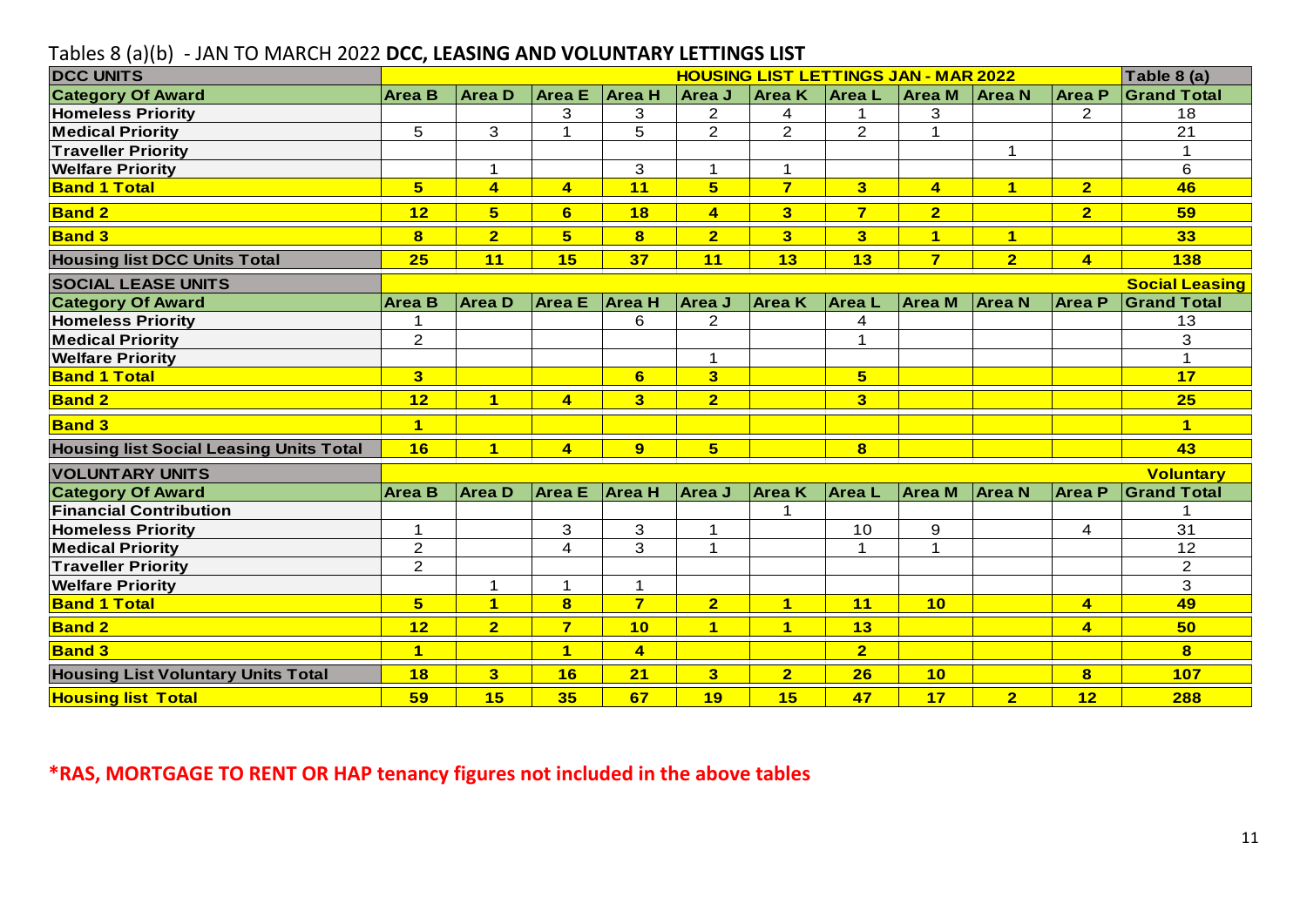| <b>DCC UNITS</b>                                                                                  |                         |                      |                      |                      |                      | <b>TRANSFER LIST LETTINGS JAN - MAR 2021</b> |                |                         |                         |                | Table 8 (b)        |
|---------------------------------------------------------------------------------------------------|-------------------------|----------------------|----------------------|----------------------|----------------------|----------------------------------------------|----------------|-------------------------|-------------------------|----------------|--------------------|
| <b>Category Of Award</b>                                                                          | <b>Area B</b>           | <b>Area D</b>        | <b>Area</b> E        | <b>Area H</b>        | Area J               | <b>Area K</b>                                | <b>AreaL</b>   | <b>Area M</b>           | <b>Area N</b>           | <b>Area</b> P  | <b>Grand Total</b> |
| <b>Medical Priority</b>                                                                           |                         | 1                    |                      | 6                    | 1                    | 1                                            | 3              | 1                       |                         |                | 13                 |
| <b>Surrendering Larger</b>                                                                        | $\overline{2}$          | $\mathbf 1$          | 3                    | $\overline{2}$       |                      |                                              |                |                         |                         |                | 8                  |
| <b>THA</b>                                                                                        |                         | $\overline{2}$       | $\overline{2}$       | 5                    | $\mathbf 1$          | $\mathbf{2}$                                 | 4              |                         | $\mathbf 1$             | $\mathbf 1$    | 18                 |
| <b>Welfare Priority</b>                                                                           | $\mathbf 1$             |                      | $\mathbf 1$          | $\overline{7}$       | $\mathbf{1}$         |                                              |                |                         |                         |                | 10                 |
| <b>Band 1 Total</b>                                                                               | 3                       | 4                    | 6                    | 20                   | 3                    | $\mathbf{3}$                                 | $\overline{7}$ | $\overline{\mathbf{1}}$ | $\blacktriangleleft$    | $\mathbf{1}$   | 49                 |
| <b>Band 2</b>                                                                                     | $\overline{\mathbf{4}}$ | $\blacktriangleleft$ | 1                    | $\overline{2}$       | 3                    | $\overline{\mathbf{4}}$                      | 6              | $\blacktriangleleft$    |                         | $\overline{2}$ | 24                 |
| <b>Band 3</b>                                                                                     | 5                       | $\overline{2}$       | 4                    | $\overline{2}$       | 6                    |                                              | $\mathbf{1}$   | $\overline{\mathbf{1}}$ |                         |                | 21                 |
| <b>Transfer List DCC Units Total</b>                                                              | 12                      | $\overline{7}$       | 11                   | 24                   | $12$                 | $\overline{7}$                               | $14$           | 3                       | $\blacktriangleleft$    | 3 <sup>5</sup> | 94                 |
| <b>SOCIAL LEASING UNITS</b>                                                                       |                         |                      |                      |                      |                      |                                              |                |                         |                         |                | Leasing            |
| <b>Category Of Award</b>                                                                          | <b>Area B</b>           | <b>AreaD</b>         | <b>Area</b> E        | <b>Area H</b>        | Area J               | <b>Area</b> K                                | <b>AreaL</b>   | <b>Area</b> M           | <b>Area N</b>           | <b>Area P</b>  | <b>Grand Total</b> |
| <b>Medical Priority</b>                                                                           |                         |                      |                      |                      |                      |                                              | 1              |                         |                         |                |                    |
| <b>THA</b>                                                                                        | $\mathbf 1$             |                      |                      | 1                    | $\overline{4}$       |                                              | 3              |                         |                         |                | 9                  |
| <b>Welfare Priority</b>                                                                           |                         |                      | 1                    | 1                    |                      |                                              | 4              |                         |                         |                | 6                  |
| <b>Band 1 Total</b>                                                                               | $\blacktriangleleft$    |                      | $\blacktriangleleft$ | $\overline{2}$       | 4                    |                                              | 8              |                         |                         |                | 16                 |
| <b>Band 2</b>                                                                                     | $\blacktriangleleft$    | $\blacktriangleleft$ |                      |                      |                      |                                              |                |                         |                         |                | $\overline{2}$     |
| <b>Band 3</b>                                                                                     | 4                       | $\mathbf{1}$         | $\overline{2}$       | $\blacktriangleleft$ | 4                    |                                              |                |                         |                         |                | 9                  |
| <b>Transfer list Social Leasing Total</b>                                                         | $6\phantom{1}$          | $\overline{2}$       | 3                    | 3 <sup>5</sup>       | 5                    |                                              | 8              |                         |                         |                | 27                 |
| <b>VOLUNTARY UNITS</b>                                                                            |                         |                      |                      |                      |                      |                                              |                |                         |                         |                | <b>Voluntary</b>   |
| <b>Category Of Award</b>                                                                          | <b>Area B</b>           | <b>Area D</b>        | <b>Area</b> E        | <b>Area H</b>        | <b>Area J</b>        | Area K                                       | <b>Area</b> L  | <b>Area M</b>           | <b>Area N</b>           | ∣Area P        | <b>Grand Total</b> |
| <b>Medical Priority</b>                                                                           | 3                       | 1                    |                      |                      |                      |                                              |                |                         |                         |                | 5                  |
| <b>Surrendering Larger</b>                                                                        |                         |                      | 1                    | $\mathbf 1$          |                      |                                              |                |                         |                         |                | $\overline{2}$     |
| <b>THA</b>                                                                                        | 3                       | $\mathbf 1$          | 3                    |                      | 1                    |                                              | $\overline{7}$ |                         | $\mathbf 1$             |                | 16                 |
| <b>Welfare Priority</b>                                                                           |                         |                      | $\overline{2}$       | $\mathbf{1}$         |                      |                                              | $\mathbf{1}$   |                         |                         |                | $\overline{4}$     |
| <b>Band 1 Total</b>                                                                               | 6                       | 2 <sup>1</sup>       | 6                    | 3                    | $\blacktriangleleft$ |                                              | 8              |                         | $\overline{1}$          |                | 27                 |
| <b>Band 2</b>                                                                                     |                         |                      | $\blacktriangleleft$ |                      |                      |                                              | $\mathbf{R}$   | $\mathbf{1}$            |                         | $\mathbf{1}$   | 6                  |
| <b>Band 3</b>                                                                                     |                         |                      | 6                    | 3 <sup>5</sup>       | $\mathbf{1}$         |                                              | $\mathbf 1$    | $\mathbf{1}$            |                         | 2 <sup>1</sup> | $14$               |
| <b>Transfer List Voluntary Total</b>                                                              | 6                       | 2 <sup>1</sup>       | 13                   | 6                    | 2 <sup>1</sup>       |                                              | 12             | $\overline{2}$          | $\mathbf{1}$            | 3 <sup>5</sup> | 47                 |
| <b>Transfer List Total</b>                                                                        | 24                      | 11                   | 27                   | 33                   | 19                   | $\overline{7}$                               | 34             | 5 <sup>5</sup>          | $\overline{2}$          | 6              | 168                |
|                                                                                                   | <b>Area B</b>           | <b>Area D</b>        | <b>Area E</b>        | <b>Area H</b>        | <b>Area J</b>        | <b>Area K</b>                                | <b>AreaL</b>   | <b>Area</b> M           | <b>Area N</b>           | <b>Area P</b>  | <b>Grand Total</b> |
|                                                                                                   |                         |                      |                      |                      |                      |                                              |                |                         |                         |                |                    |
|                                                                                                   | 59                      | 15                   | 35                   | 67                   | 19                   | 15                                           | 47             | 17                      | $\overline{\mathbf{2}}$ | 12             | 288                |
| <b>Combined Housing &amp; Transfer</b><br><b>Housing list Total</b><br><b>Transfer List Total</b> | 24                      | 11                   | 27                   | 33                   | 19                   | $\overline{7}$                               | 34             | 5 <sup>5</sup>          | 2 <sup>1</sup>          | $6\phantom{1}$ | 168                |

**\*RAS, MORTGAGE TO RENT OR HAP tenancy figures not included in the above tables**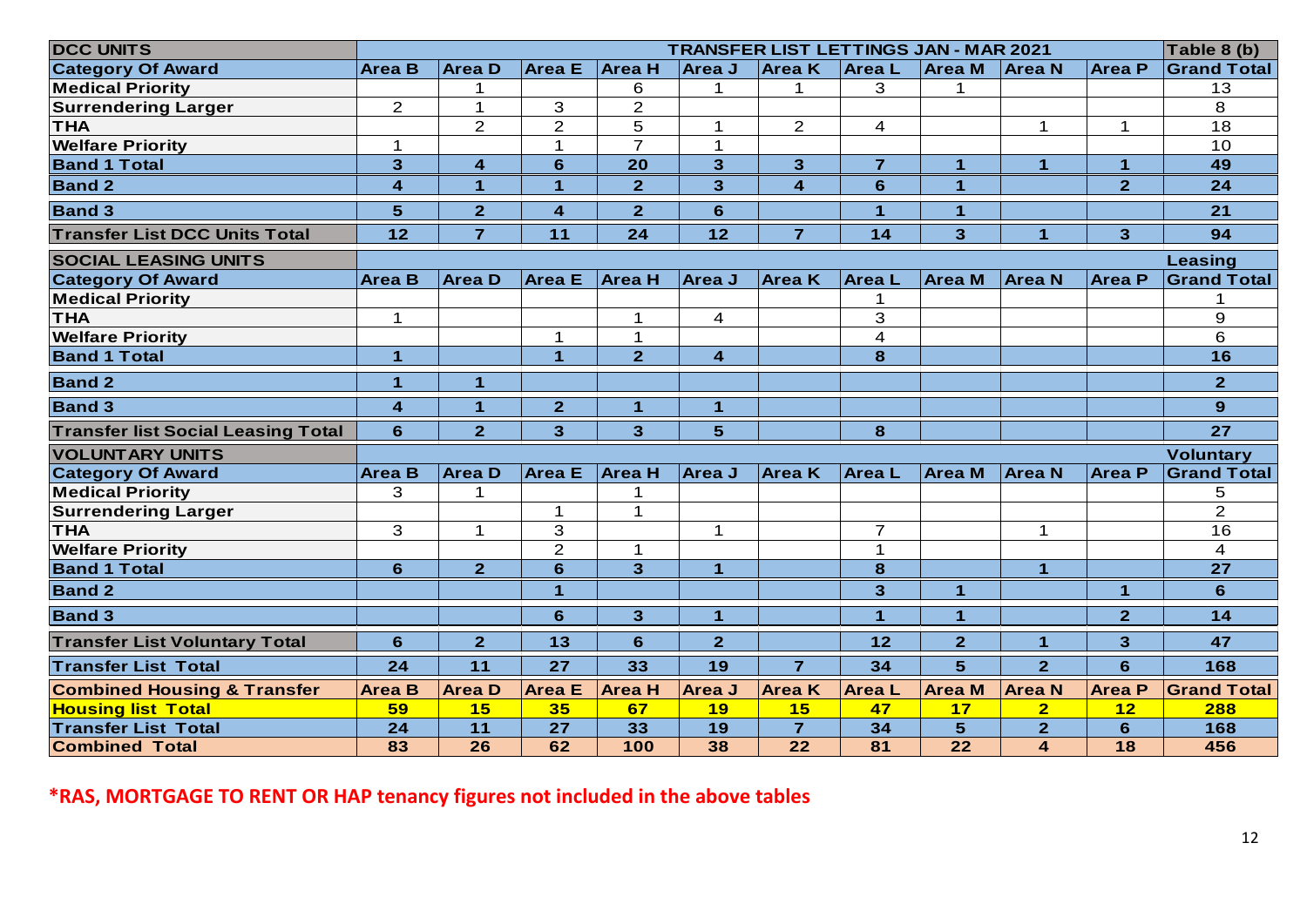#### Tables 9 (a)(b)(c) - JAN TO MARCH 2022 **LETTINGS LIST** FIGURES BY DWELLING SIZE AND AREA HOUSED

| <b>Housing List Lettings Jan- Mar 2022 by Dwelling Size and Area Housed</b>              |                                                                       |                |               |                |                |                |                |                |                |                | Table 9 (a)        |
|------------------------------------------------------------------------------------------|-----------------------------------------------------------------------|----------------|---------------|----------------|----------------|----------------|----------------|----------------|----------------|----------------|--------------------|
| <b>Dwelling Size</b>                                                                     | <b>Area B</b>                                                         | <b>Area D</b>  | <b>Area E</b> | <b>Area H</b>  | <b>Area J</b>  | <b>Area K</b>  | <b>Area L</b>  | <b>Area M</b>  | <b>Area N</b>  | <b>Area P</b>  | <b>Grand Total</b> |
| <b>Bedsit</b>                                                                            | 8                                                                     |                | 4             | 4              | $\overline{2}$ | 4              | 3              | 8              |                | 1              | 35                 |
| 1 Bed                                                                                    | 12                                                                    | 1              | 9             | 27             | 6              | 4              | 23             | 8              |                | 8              | 99                 |
| $2$ Bed                                                                                  | 27                                                                    | 13             | 19            | 32             | $9\,$          | 5              | 19             |                |                | $\overline{2}$ | 127                |
| $3$ Bed                                                                                  | 11                                                                    |                | 3             | 4              | $\overline{2}$ |                | $\overline{2}$ |                |                |                | 25                 |
| 4 Bed                                                                                    |                                                                       |                |               |                |                |                |                |                |                |                | $\overline{2}$     |
| <b>Grand Total</b>                                                                       | 59                                                                    | <b>15</b>      | 35            | 67             | <b>19</b>      | 15             | 47             | 17             | 2 <sub>2</sub> | 12             | 288                |
|                                                                                          |                                                                       |                |               |                |                |                |                |                |                |                |                    |
|                                                                                          | Transfer List Lettings Jan- Mar 2022 by Dwelling Size and Area Housed |                |               |                |                |                |                |                |                |                | Table 9 (b)        |
| <b>Dwelling Size</b>                                                                     | <b>Area B</b>                                                         | <b>Area D</b>  | Area E        | <b>Area H</b>  | Area J         | Area K         | <b>Area</b> L  | <b>Area M</b>  | <b>Area N</b>  | <b>Area P</b>  | <b>Grand Total</b> |
| <b>Bedsit</b>                                                                            |                                                                       |                | 2             | $\overline{2}$ | $\overline{2}$ |                |                | $\overline{2}$ |                |                | 10                 |
| 1 Bed                                                                                    | 4                                                                     | 5              | 10            | 14             | 5              | 3              | 14             |                |                | 4              | 60                 |
| 2 Bed                                                                                    |                                                                       | 5              | 11            | 11             | 9              | $\overline{2}$ | 16             |                |                | $\overline{2}$ | 65                 |
| 3 Bed                                                                                    | 11                                                                    | 1              | 3             | 6              | 3              | 1              | 3              | $\overline{2}$ |                |                | 30                 |
| 4 Bed                                                                                    |                                                                       |                | 1             |                |                |                | $\mathbf 1$    |                |                |                | 3                  |
| <b>Grand Total</b>                                                                       | 24                                                                    | 11             | 27            | 33             | 19             | $\overline{7}$ | 34             | 5              | $\overline{2}$ | $6\phantom{1}$ | 168                |
|                                                                                          |                                                                       |                |               |                |                |                |                |                |                |                |                    |
| Combined Housing & Transfer List Lettings Jan- Mar 2022 by Dwelling Size and Area Housed |                                                                       |                |               |                |                |                |                |                |                |                | Table 9 (c)        |
| <b>Dwelling Size</b>                                                                     | <b>Area B</b>                                                         | <b>AreaD</b>   | Area E        | Area H         | Area J         | <b>Area K</b>  | <b>AreaL</b>   | Area M         | <b>Area N</b>  | <b>Area P</b>  | <b>Grand Total</b> |
| <b>Bedsit</b>                                                                            | 9                                                                     |                | 6             | 6              | 4              | 5              | 3              | 10             |                |                | 45                 |
| 1 Bed                                                                                    | 16                                                                    | 6              | 19            | 41             | 11             | $\overline{7}$ | 37             | 8              | $\overline{2}$ | 12             | 159                |
| 2 Bed                                                                                    | 34                                                                    | 18             | 30            | 43             | 18             | $\overline{7}$ | 35             | $\overline{2}$ |                | 4              | 192                |
| 3 Bed                                                                                    | 22                                                                    | $\overline{2}$ | 6             | 10             | 5              | $\overline{2}$ | 5              | $\overline{2}$ |                | 1              | 55                 |
| 4 Bed                                                                                    | $\overline{2}$                                                        |                | 1             |                |                | 1              | 1              |                |                |                | 5                  |
| <b>Grand Total</b>                                                                       | 83                                                                    | 26             | 62            | 100            | 38             | 22             | 81             | 22             | 4              | 18             | 456                |

**\* RAS, Mortgage to Rent or HAP tenancy figures not included in the above tables**